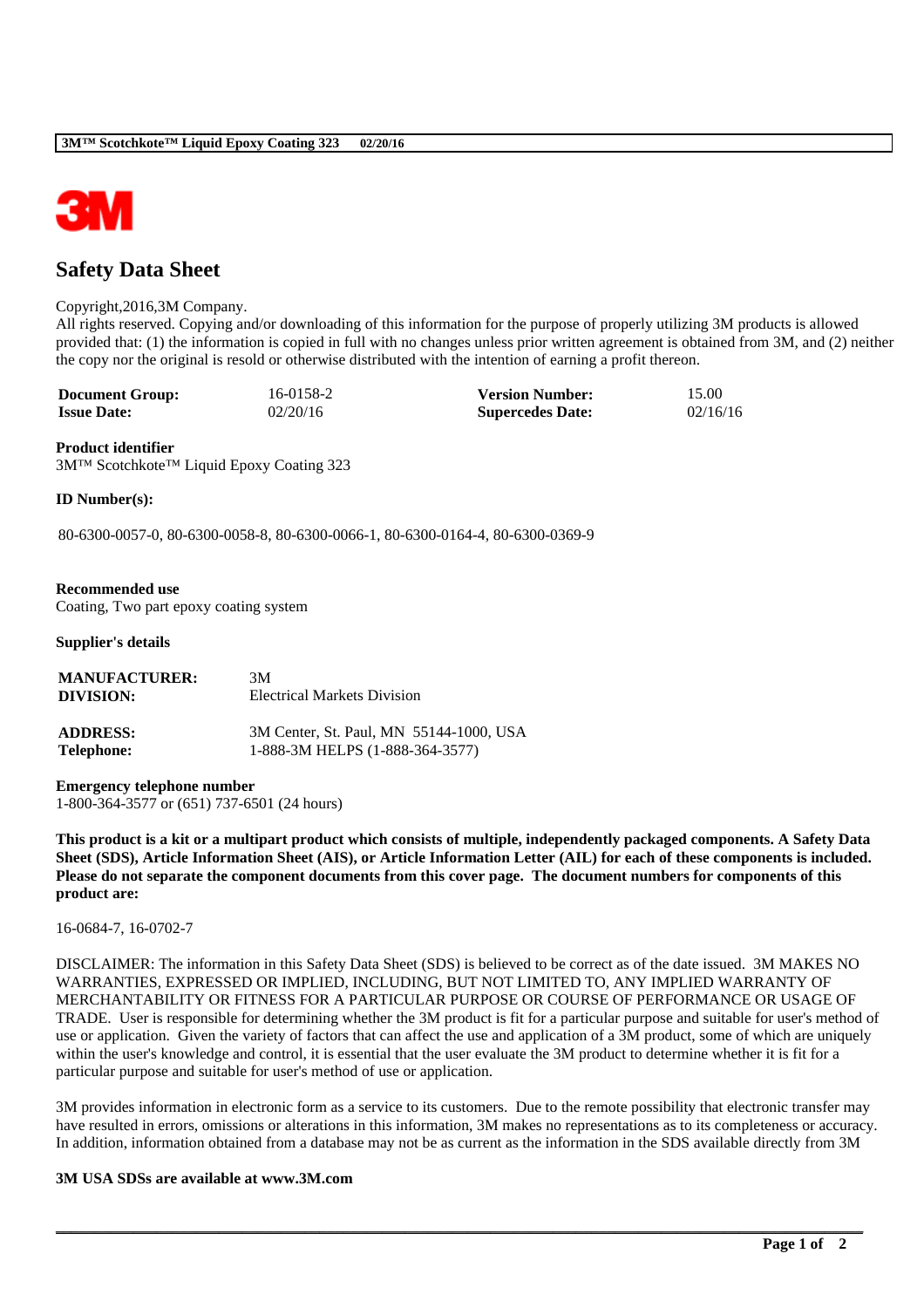**3M™ Scotchkote™ Liquid Epoxy Coating 323 02/20/16**

**\_\_\_\_\_\_\_\_\_\_\_\_\_\_\_\_\_\_\_\_\_\_\_\_\_\_\_\_\_\_\_\_\_\_\_\_\_\_\_\_\_\_\_\_\_\_\_\_\_\_\_\_\_\_\_\_\_\_\_\_\_\_\_\_\_\_\_\_\_\_\_\_\_\_\_\_\_\_\_\_\_\_\_\_\_\_\_\_\_\_\_\_\_\_\_\_\_\_\_\_\_\_\_\_**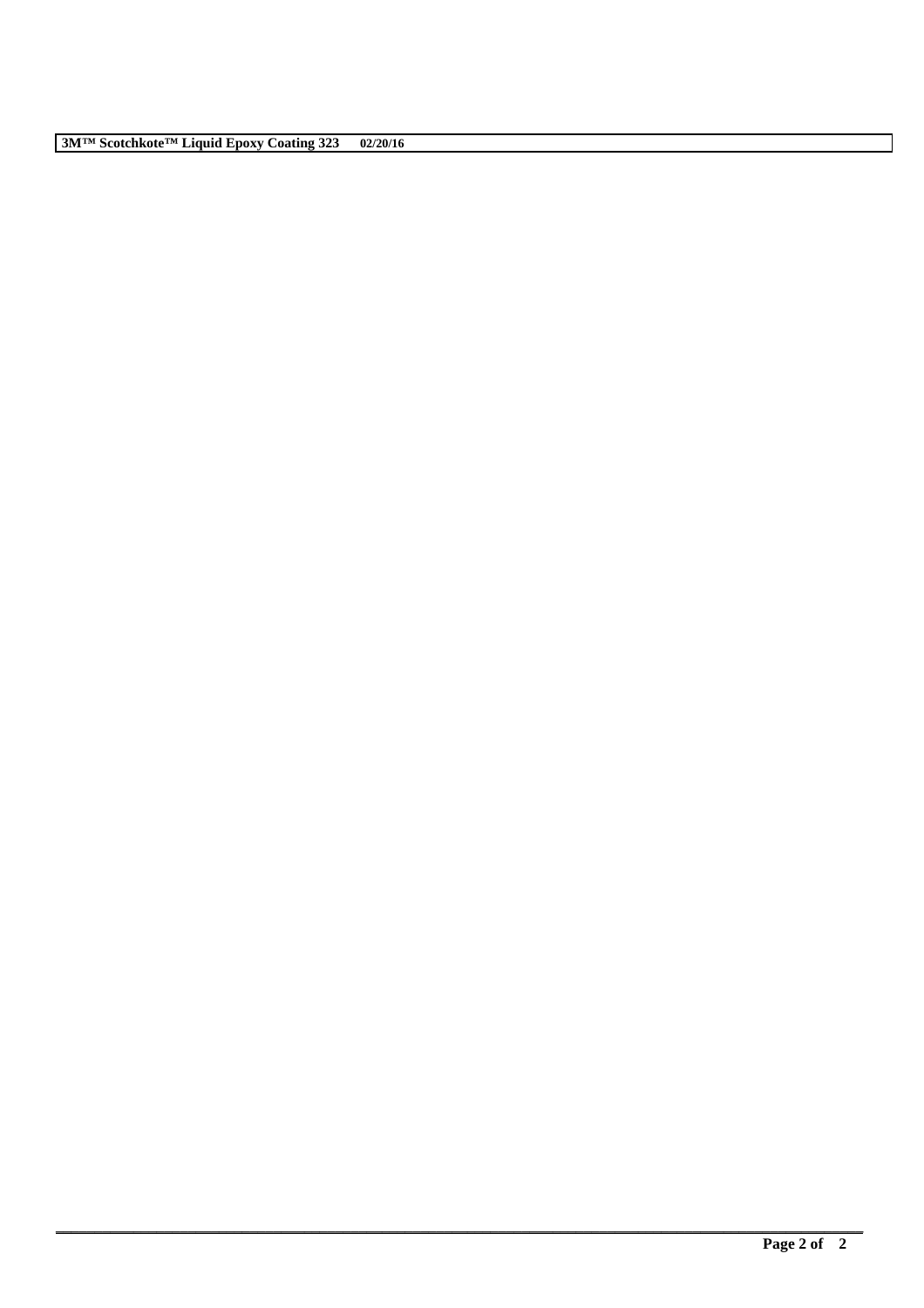

# **Safety Data Sheet**

Copyright,2018,3M Company.

All rights reserved. Copying and/or downloading of this information for the purpose of properly utilizing 3M products is allowed provided that: (1) the information is copied in full with no changes unless prior written agreement is obtained from 3M, and (2) neither the copy nor the original is resold or otherwise distributed with the intention of earning a profit thereon.

| <b>Document Group:</b> | 16-0684-7 | <b>Version Number:</b>  | 18.02    |
|------------------------|-----------|-------------------------|----------|
| <b>Issue Date:</b>     | 07/25/18  | <b>Supercedes Date:</b> | 01/04/18 |

# **SECTION 1: Identification**

#### **1.1. Product identifier**

3M™ Scotchkote™ Liquid Epoxy Coating 323 Part A

| <b>ID</b> Number | <b>UPC</b>         | <b>ID</b> Number | UPC              |
|------------------|--------------------|------------------|------------------|
| 80-6116-1152-8   |                    | 80-6116-1509-9   |                  |
| 80-6300-0059-6   | $00-51135-17565-1$ | 80-6300-0061-2   | 00-51135-17567-5 |
| 80-6300-0247-7   |                    |                  |                  |

 $\mathcal{L}_\mathcal{L} = \mathcal{L}_\mathcal{L} = \mathcal{L}_\mathcal{L} = \mathcal{L}_\mathcal{L} = \mathcal{L}_\mathcal{L} = \mathcal{L}_\mathcal{L} = \mathcal{L}_\mathcal{L} = \mathcal{L}_\mathcal{L} = \mathcal{L}_\mathcal{L} = \mathcal{L}_\mathcal{L} = \mathcal{L}_\mathcal{L} = \mathcal{L}_\mathcal{L} = \mathcal{L}_\mathcal{L} = \mathcal{L}_\mathcal{L} = \mathcal{L}_\mathcal{L} = \mathcal{L}_\mathcal{L} = \mathcal{L}_\mathcal{L}$ 

#### **1.2. Recommended use and restrictions on use**

#### **Recommended use**

Coating, Part A of 2 Part Liquid Epoxy Coating System

| 1.3. Supplier's details |                                         |  |  |
|-------------------------|-----------------------------------------|--|--|
| <b>MANUFACTURER:</b>    | 3M                                      |  |  |
| DIVISION:               | Electrical Markets Division             |  |  |
| <b>ADDRESS:</b>         | 3M Center, St. Paul, MN 55144-1000, USA |  |  |
| Telephone:              | 1-888-3M HELPS (1-888-364-3577)         |  |  |

**1.4. Emergency telephone number**

1-800-364-3577 or (651) 737-6501 (24 hours)

# **SECTION 2: Hazard identification**

#### **2.1. Hazard classification**

Serious Eye Damage/Irritation: Category 2B. Skin Sensitizer: Category 1. Carcinogenicity: Category 2. Specific Target Organ Toxicity (repeated exposure): Category 1.

**2.2. Label elements**

**Signal word** Danger

**Symbols**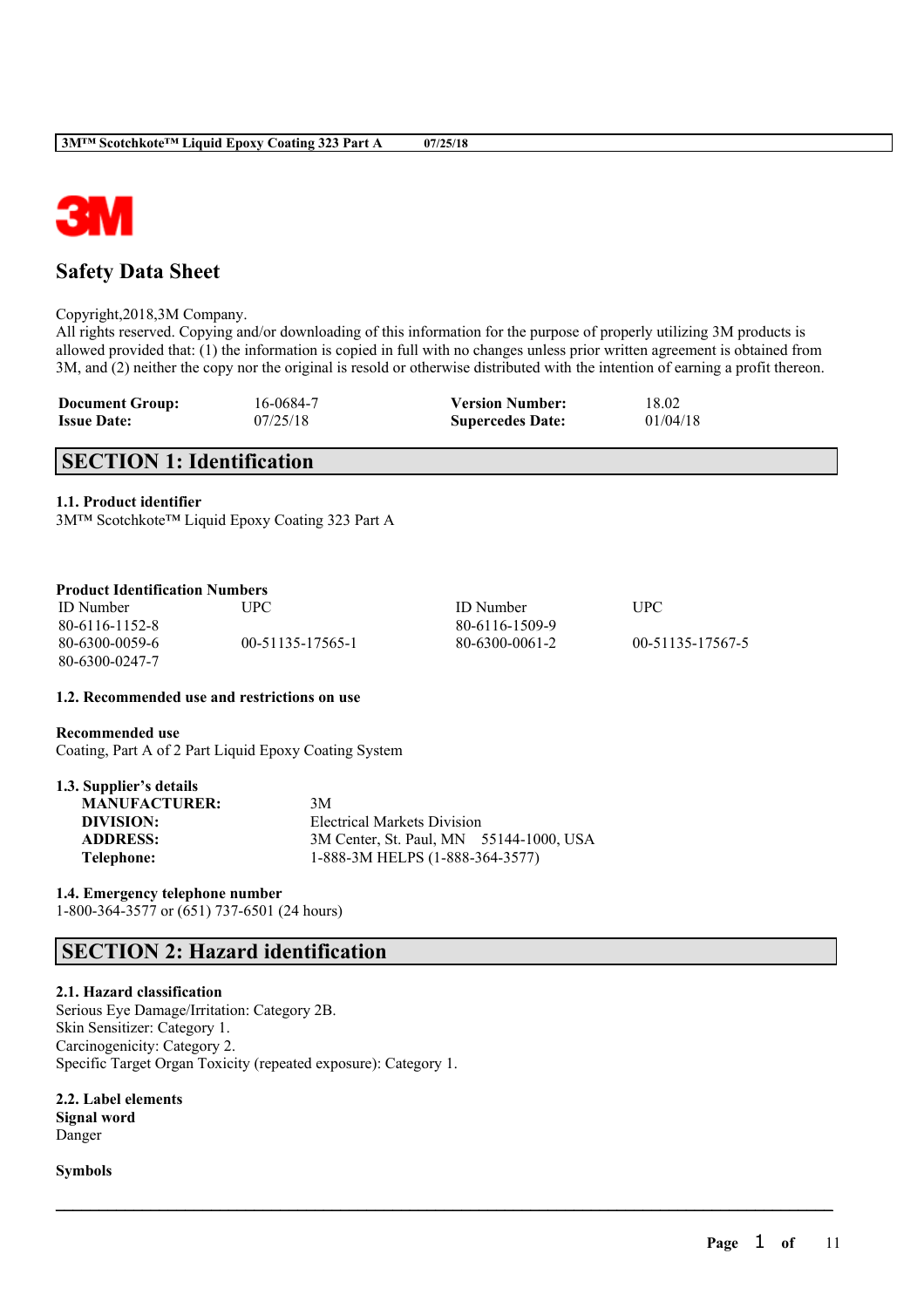Exclamation mark | Health Hazard |

#### **Pictograms**



**Hazard Statements** Causes eye irritation. May cause an allergic skin reaction. Suspected of causing cancer.

Causes damage to organs through prolonged or repeated exposure: respiratory system |

#### **Precautionary Statements**

#### **Prevention:**

Obtain special instructions before use. Do not handle until all safety precautions have been read and understood. Do not breathe dust/fume/gas/mist/vapors/spray. Wear protective gloves. Do not eat, drink or smoke when using this product. Wash thoroughly after handling. Contaminated work clothing must not be allowed out of the workplace.

#### **Response:**

IF IN EYES: Rinse cautiously with water for several minutes. Remove contact lenses, if present and easy to do. Continue rinsing.

If eye irritation persists: Get medical advice/attention.

IF ON SKIN: Wash with plenty of soap and water.

If skin irritation or rash occurs: Get medical advice/attention.

Wash contaminated clothing before reuse.

IF exposed or concerned: Get medical advice/attention.

#### **Storage:**

Store locked up.

#### **Disposal:**

Dispose of contents/container in accordance with applicable local/regional/national/international regulations.

# **SECTION 3: Composition/information on ingredients**

| Ingredient                             | <b>C.A.S. No.</b> | $\%$ by Wt                 |
|----------------------------------------|-------------------|----------------------------|
| 4,4'-ISOPROPYLIDENEDIPHENOL-           | 25068-38-6        | $60 - 70$ Trade Secret $*$ |
| EPICHLOROHYDRIN POLYMER                |                   |                            |
| <b>HYDROUS MAGNESIUM SILICATE</b>      | 14807-96-6        | 20 - 30 Trade Secret *     |
| <b>TITANIUM DIOXIDE</b>                | 13463-67-7        | 1 - 5 Trade Secret *       |
| <b>ILIGHT AROMATIC SOLVENT NAPHTHA</b> | 64742-95-6        | $\leq 1$ Trade Secret *    |
| (PETROLEUM)                            |                   |                            |

\*The specific chemical identity and/or exact percentage (concentration) of this composition has been withheld as a trade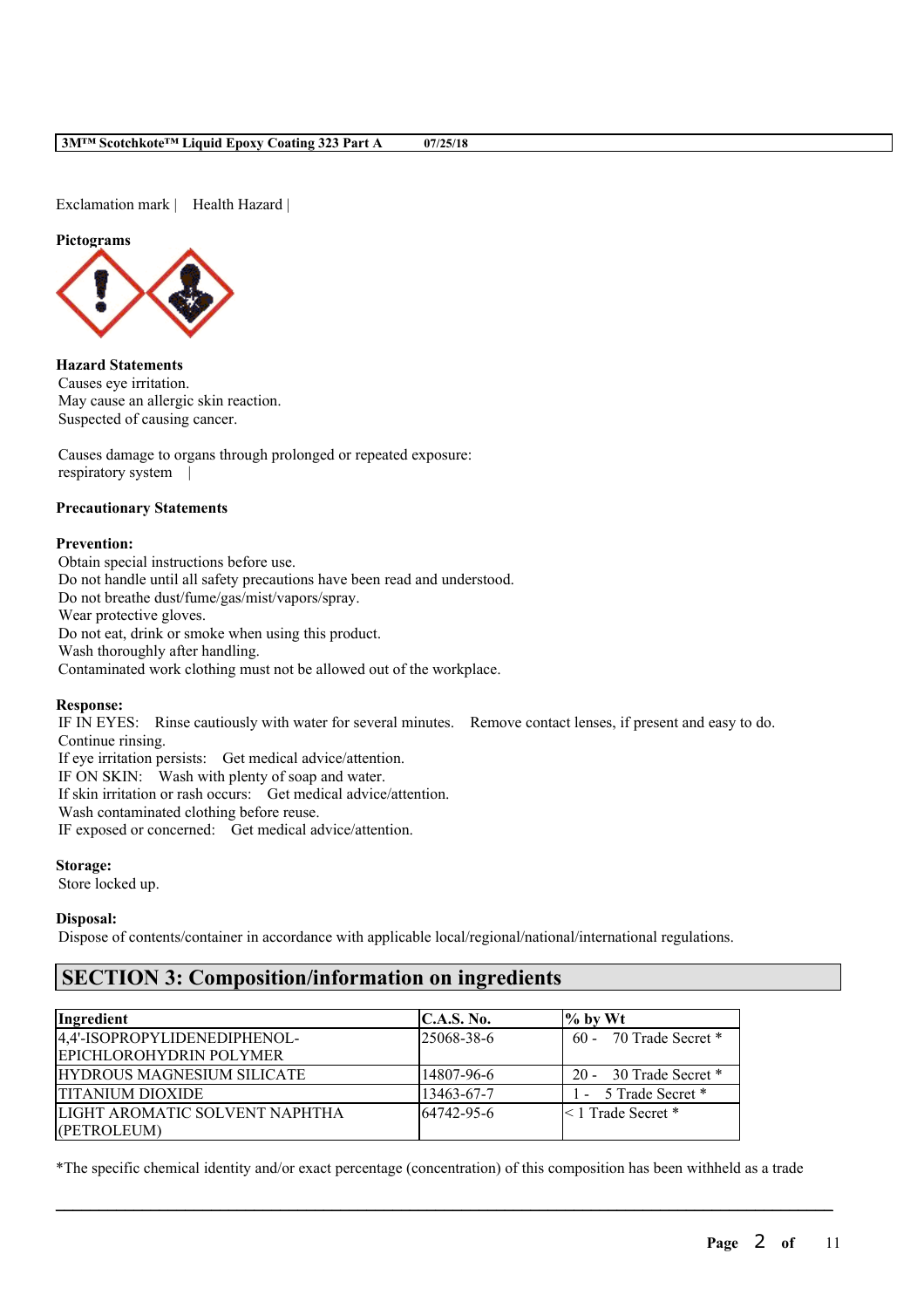secret.

# **SECTION 4: First aid measures**

## **4.1. Description of first aid measures**

#### **Inhalation:**

Remove person to fresh air. If you feel unwell, get medical attention.

#### **Skin Contact:**

Immediately wash with soap and water. Remove contaminated clothing and wash before reuse. If signs/symptoms develop, get medical attention.

#### **Eye Contact:**

Flush with large amounts of water. Remove contact lenses if easy to do. Continue rinsing. If signs/symptoms persist, get medical attention.

#### **If Swallowed:**

Rinse mouth. If you feel unwell, get medical attention.

#### **4.2. Most important symptoms and effects, both acute and delayed**

See Section 11.1. Information on toxicological effects.

#### **4.3. Indication of any immediate medical attention and special treatment required**

Not applicable

# **SECTION 5: Fire-fighting measures**

#### **5.1. Suitable extinguishing media**

In case of fire: Use a fire fighting agent suitable for ordinary combustible material such as water or foam to extinguish.

#### **5.2. Special hazards arising from the substance or mixture**

Closed containers exposed to heat from fire may build pressure and explode.

#### **Hazardous Decomposition or By-Products**

| Substance                | Condition                |
|--------------------------|--------------------------|
| Aldehydes                | During Combustion        |
| Carbon monoxide          | During Combustion        |
| Carbon dioxide           | <b>During Combustion</b> |
| Hydrogen Chloride        | During Combustion        |
| Irritant Vapors or Gases | <b>During Combustion</b> |
| Ammonia                  | <b>During Combustion</b> |
| Oxides of Nitrogen       | <b>During Combustion</b> |
|                          |                          |

#### **5.3. Special protective actions for fire-fighters**

Water may not effectively extinguish fire; however, it should be used to keep fire-exposed containers and surfaces cool and prevent explosive rupture.

## **SECTION 6: Accidental release measures**

#### **6.1. Personal precautions, protective equipment and emergency procedures**

Evacuate area. Ventilate the area with fresh air. For large spill, or spills in confined spaces, provide mechanical ventilation to disperse or exhaust vapors, in accordance with good industrial hygiene practice. Refer to other sections of this SDS for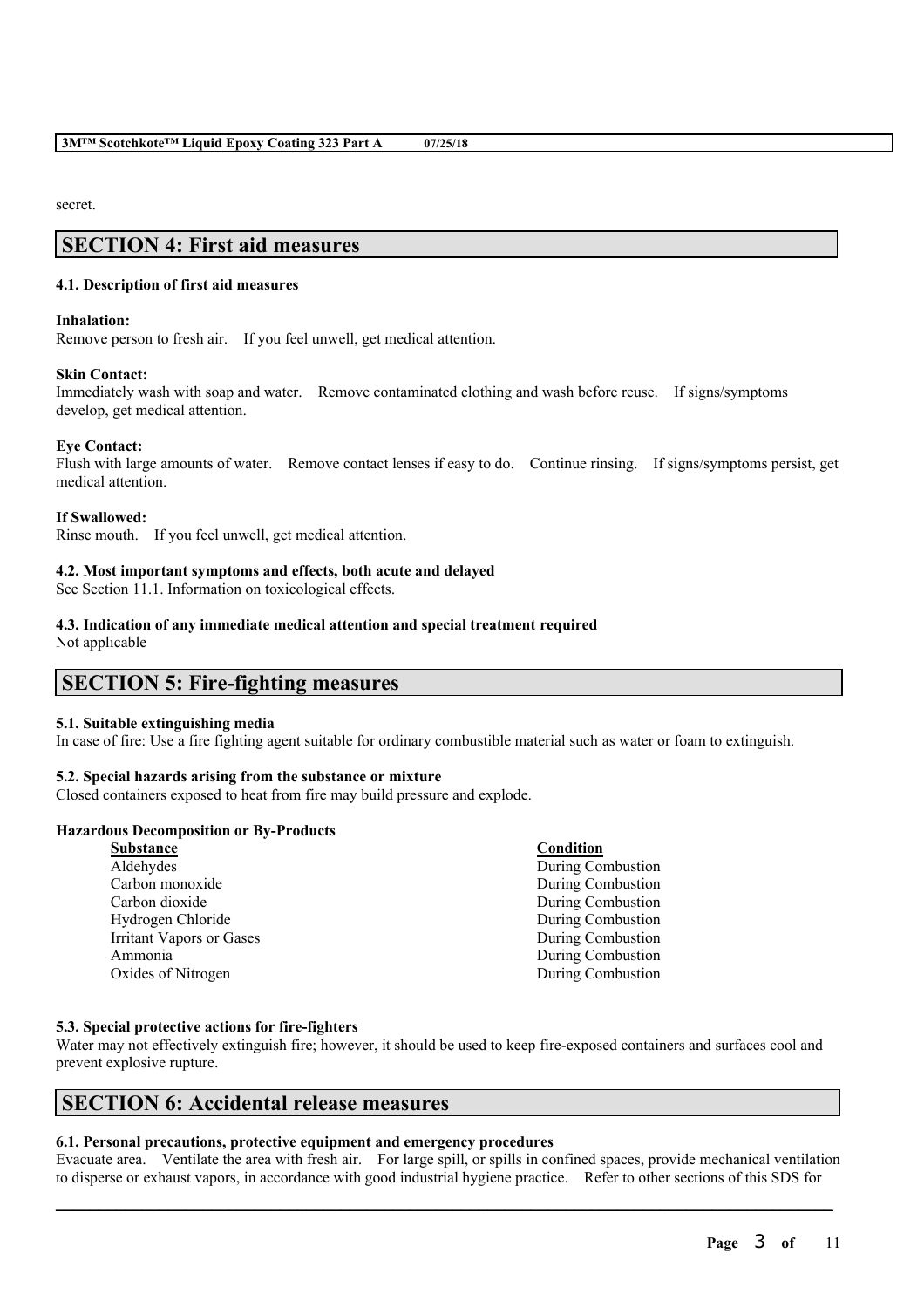information regarding physical and health hazards, respiratory protection, ventilation, and personal protective equipment.

#### **6.2. Environmental precautions**

Avoid release to the environment. For larger spills, cover drains and build dikes to prevent entry into sewer systems or bodies of water.

#### **6.3. Methods and material for containment and cleaning up**

Contain spill. Working from around the edges of the spill inward, cover with bentonite, vermiculite, or commercially available inorganic absorbent material. Mix in sufficient absorbent until it appears dry. Remember, adding an absorbent material does not remove a physical, health, or environmental hazard. Collect as much of the spilled material as possible. Place in a closed container approved for transportation by appropriate authorities. Clean up residue with an appropriate solvent selected by a qualified and authorized person. Ventilate the area with fresh air. Read and follow safety precautions on the solvent label and SDS. Seal the container. Dispose of collected material as soon as possible in accordance with applicable local/regional/national/international regulations.

# **SECTION 7: Handling and storage**

#### **7.1. Precautions for safe handling**

Avoid breathing of vapors created during cure cycle. Avoid skin contact with hot material. For industrial or professional use only. Do not use in a confined area with minimal air exchange. Do not handle until all safety precautions have been read and understood. Do not breathe dust/fume/gas/mist/vapors/spray. Do not get in eyes, on skin, or on clothing. Do not eat, drink or smoke when using this product. Wash thoroughly after handling. Contaminated work clothing should not be allowed out of the workplace. Avoid release to the environment. Wash contaminated clothing before reuse. Use personal protective equipment (gloves, respirators, etc.) as required.

#### **7.2. Conditions for safe storage including any incompatibilities**

Keep container tightly closed. Store away from heat. Store away from acids. Store away from oxidizing agents.

## **SECTION 8: Exposure controls/personal protection**

#### **8.1. Control parameters**

#### **Occupational exposure limits**

If a component is disclosed in section 3 but does not appear in the table below, an occupational exposure limit is not available for the component.

| Ingredient               | <b>C.A.S. No.</b>        | Agency | Limit type                    | <b>Additional Comments</b> |
|--------------------------|--------------------------|--------|-------------------------------|----------------------------|
| <b>TITANIUM DIOXIDE</b>  | 13463-67-7 ACGIH         |        | $\text{TWA}:10 \text{ mg/m3}$ | A4: Not class. as human    |
|                          |                          |        |                               | carcin                     |
| TITANIUM DIOXIDE         | $13463-67-7$ $\log_{10}$ |        | TWA(as total dust):15 mg/m3   |                            |
| <b>HYDROUS MAGNESIUM</b> | 14807-96-6 ACGIH         |        | TWA(respirable fraction):2    | A4: Not class. as human    |
| <b>SILICATE</b>          |                          |        | mg/m3                         | l carcin                   |
| <b>HYDROUS MAGNESIUM</b> | 14807-96-6 OSHA          |        | $\text{TWA:2 mg/m3}$          |                            |
| <b>SILICATE</b>          |                          |        |                               |                            |

ACGIH : American Conference of Governmental Industrial Hygienists

AIHA : American Industrial Hygiene Association

CMRG : Chemical Manufacturer's Recommended Guidelines

OSHA : United States Department of Labor - Occupational Safety and Health Administration

TWA: Time-Weighted-Average

STEL: Short Term Exposure Limit

CEIL: Ceiling

#### **8.2. Exposure controls**

#### **8.2.1. Engineering controls**

Provide ventilated enclosure for heat curing. Curing enclosures must be exhausted to outdoors or to a suitable emission control device. Use general dilution ventilation and/or local exhaust ventilation to control airborne exposures to below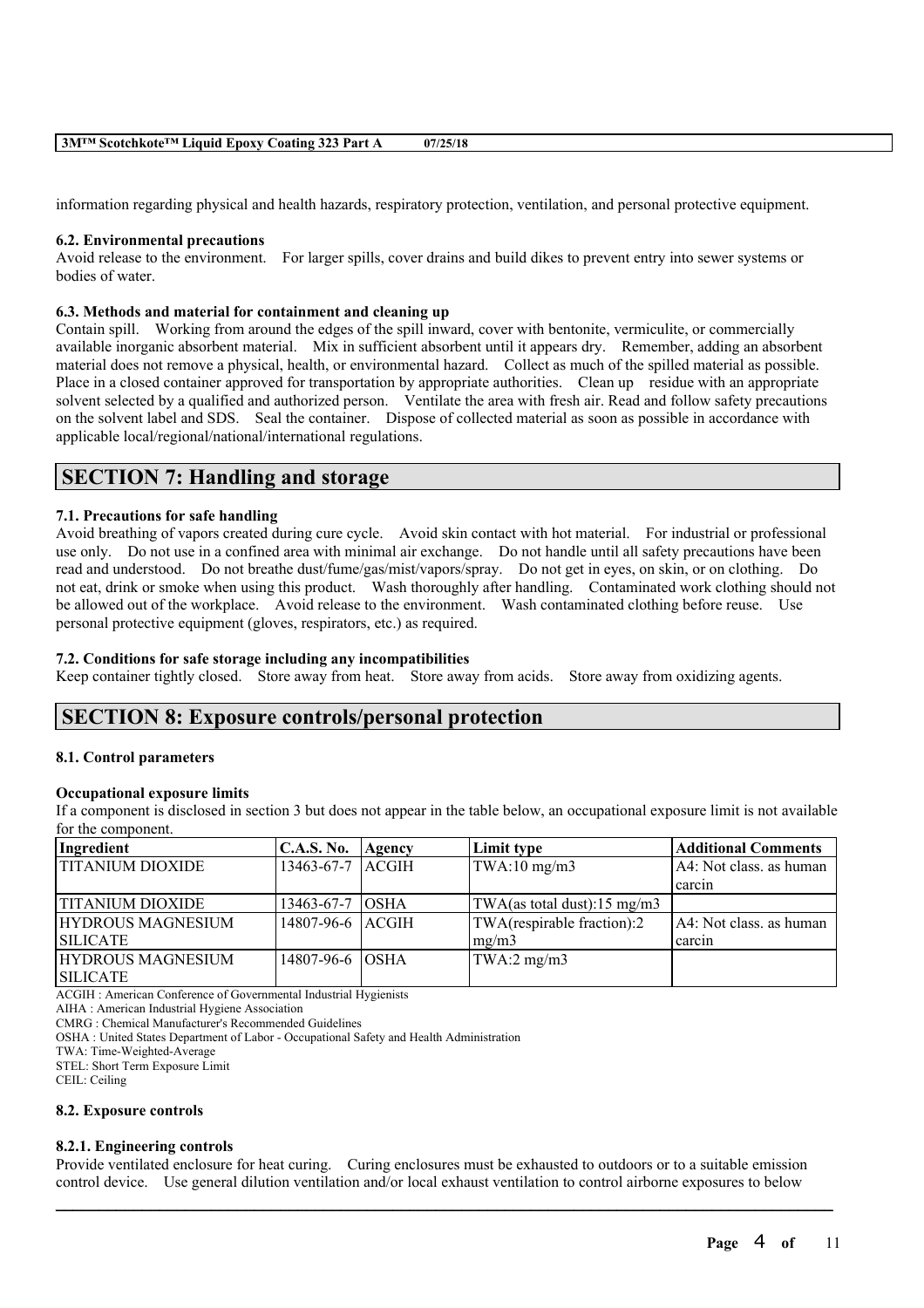relevant Exposure Limits and/or control dust/fume/gas/mist/vapors/spray. If ventilation is not adequate, use respiratory protection equipment. Provide appropriate local exhaust ventilation for cutting, grinding, sanding or machining. Provide local exhaust ventilation at transfer points.

#### **8.2.2. Personal protective equipment (PPE)**

#### **Eye/face protection**

Select and use eye/face protection to prevent contact based on the results of an exposure assessment. The following eye/face protection(s) are recommended: Indirect Vented Goggles

#### **Skin/hand protection**

Select and use gloves and/or protective clothing approved to relevant local standards to prevent skin contact based on the results of an exposure assessment. Selection should be based on use factors such as exposure levels, concentration of the substance or mixture, frequency and duration, physical challenges such as temperature extremes, and other use conditions. Consult with your glove and/or protective clothing manufacturer for selection of appropriate compatible gloves/protective clothing. Note: Nitrile gloves may be worn over polymer laminate gloves to improve dexterity. Gloves made from the following material(s) are recommended: Polymer laminate

#### **Respiratory protection**

Wear respiratory protection if ventilation is inadequate to prevent overexposure. An exposure assessment may be needed to decide if a respirator is required. If a respirator is needed, use respirators as part of a full respiratory protection program. Based on the results of the exposure assessment, select from the following respirator type(s) to reduce inhalation exposure: Full facepiece air-purifying respirator suitable for organic vapors and particulates

For questions about suitability for a specific application, consult with your respirator manufacturer.

#### **Thermal hazards**

Wear heat insulating gloves when handling hot material to prevent thermal burns.

## **SECTION 9: Physical and chemical properties**

#### **9.1. Information on basic physical and chemical properties**

| <b>General Physical Form:</b>          | Liquid                                                                        |  |  |
|----------------------------------------|-------------------------------------------------------------------------------|--|--|
| <b>Specific Physical Form:</b>         | <b>Viscous</b>                                                                |  |  |
| Odor, Color, Grade:                    | Viscous, White                                                                |  |  |
| <b>Odor threshold</b>                  | No Data Available                                                             |  |  |
| pН                                     | Not Applicable                                                                |  |  |
| <b>Melting point</b>                   | No Data Available                                                             |  |  |
| <b>Boiling Point</b>                   | $>$ 200 °F                                                                    |  |  |
| <b>Flash Point</b>                     | $>$ 200 °F [ <i>Test Method:</i> Tagliabue Closed Cup]                        |  |  |
| <b>Evaporation rate</b>                | $\leq 1$ [Ref Std: BUOAC=1]                                                   |  |  |
| <b>Flammability (solid, gas)</b>       | Not Applicable                                                                |  |  |
| <b>Flammable Limits(LEL)</b>           | No Data Available                                                             |  |  |
| <b>Flammable Limits(UEL)</b>           | No Data Available                                                             |  |  |
| <b>Vapor Pressure</b>                  | 0.01 mmHg [ <i>Test Method:Calculated</i> ] [ <i>Details:at 25C, Raoult's</i> |  |  |
|                                        | Law]                                                                          |  |  |
| <b>Vapor Density</b>                   | $>1$ [Ref Std:AIR=1]                                                          |  |  |
| <b>Density</b>                         | $1.425$ g/cm3                                                                 |  |  |
| <b>Specific Gravity</b>                | 1.425 $[RefStd:WATER=1]$                                                      |  |  |
| <b>Solubility In Water</b>             | No Data Available                                                             |  |  |
| Solubility- non-water                  | Nil                                                                           |  |  |
| Partition coefficient: n-octanol/water | No Data Available                                                             |  |  |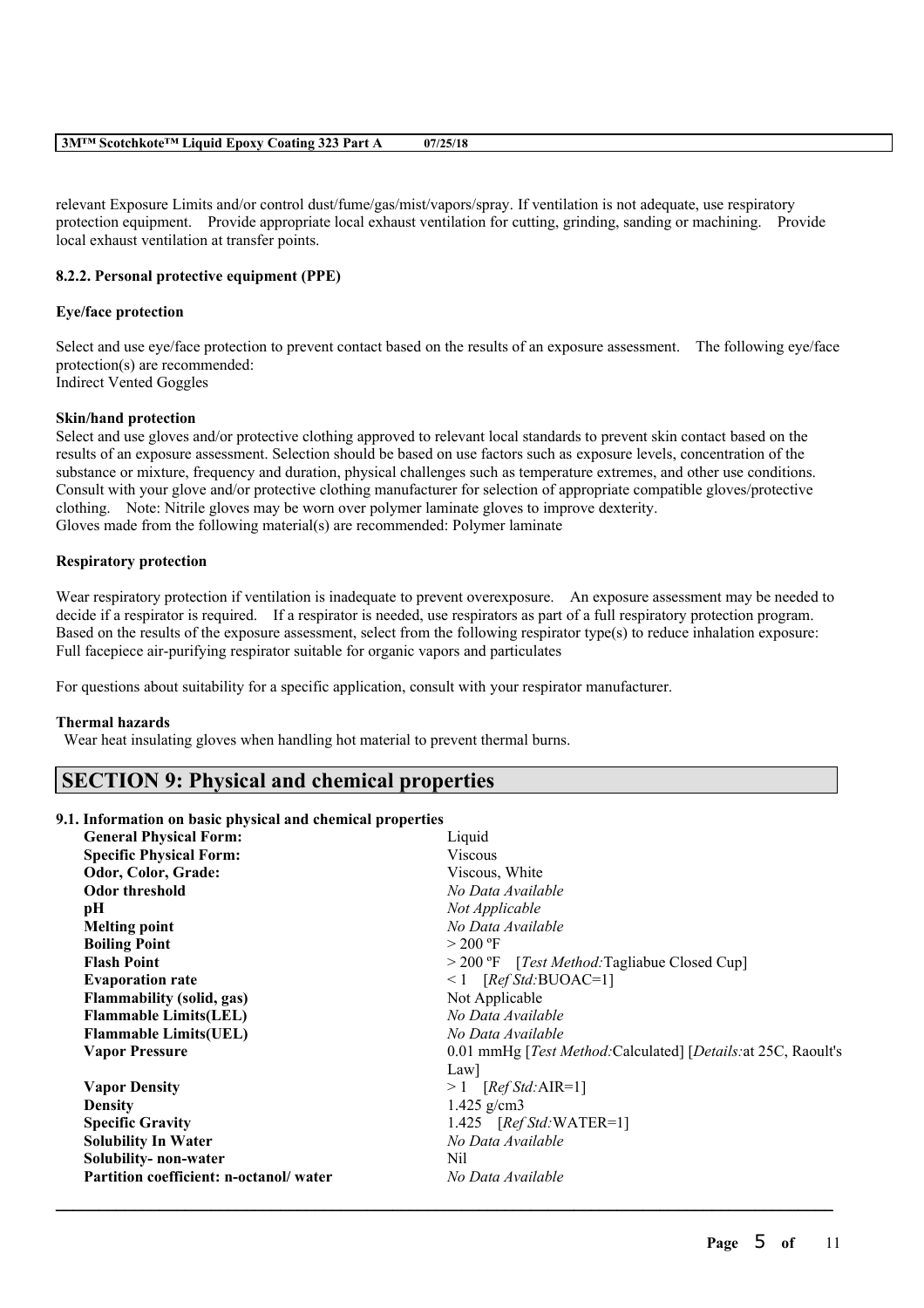**Autoignition temperature** *No Data Available* **Decomposition temperature** *No Data Available*

**Viscosity** 120,000 - 280,000 centipoise [@ 72 ºF ] [*Test Method:*Brookfield] **Volatile Organic Compounds** 12 g/l [*Details:* For coating mixture of Parts A and B]

# **SECTION 10: Stability and reactivity**

#### **10.1. Reactivity**

This material is considered to be non reactive under normal use conditions.

**10.2. Chemical stability** Stable.

#### **10.3. Possibility of hazardous reactions** Hazardous polymerization will not occur.

**10.4. Conditions to avoid** None known.

**10.5. Incompatible materials** None known.

**10.6. Hazardous decomposition products Substance Condition** None known.

Refer to section 5.2 for hazardous decomposition products during combustion.

# **SECTION 11: Toxicological information**

The information below may not be consistent with the material classification in Section 2 if specific ingredient **classifications are mandated by a competent authority. In addition, toxicological data on ingredients may not be** reflected in the material classification and/or the signs and symptoms of exposure, because an ingredient may be present below the threshold for labeling, an ingredient may not be available for exposure, or the data may not be **relevant to the material as a whole.**

#### **11.1. Information on Toxicological effects**

**Signs and Symptoms of Exposure**

Based on test data and/or information on the components, this material may produce the following health effects:

#### **Inhalation:**

Respiratory Tract Irritation: Signs/symptoms may include cough, sneezing, nasal discharge, headache, hoarseness, and nose and throat pain.

May cause additional health effects (see below).

## **Skin Contact:**

Mild Skin Irritation: Signs/symptoms may include localized redness, swelling, itching, and dryness. Allergic Skin Reaction (non-photo induced): Signs/symptoms may include redness, swelling, blistering, and itching.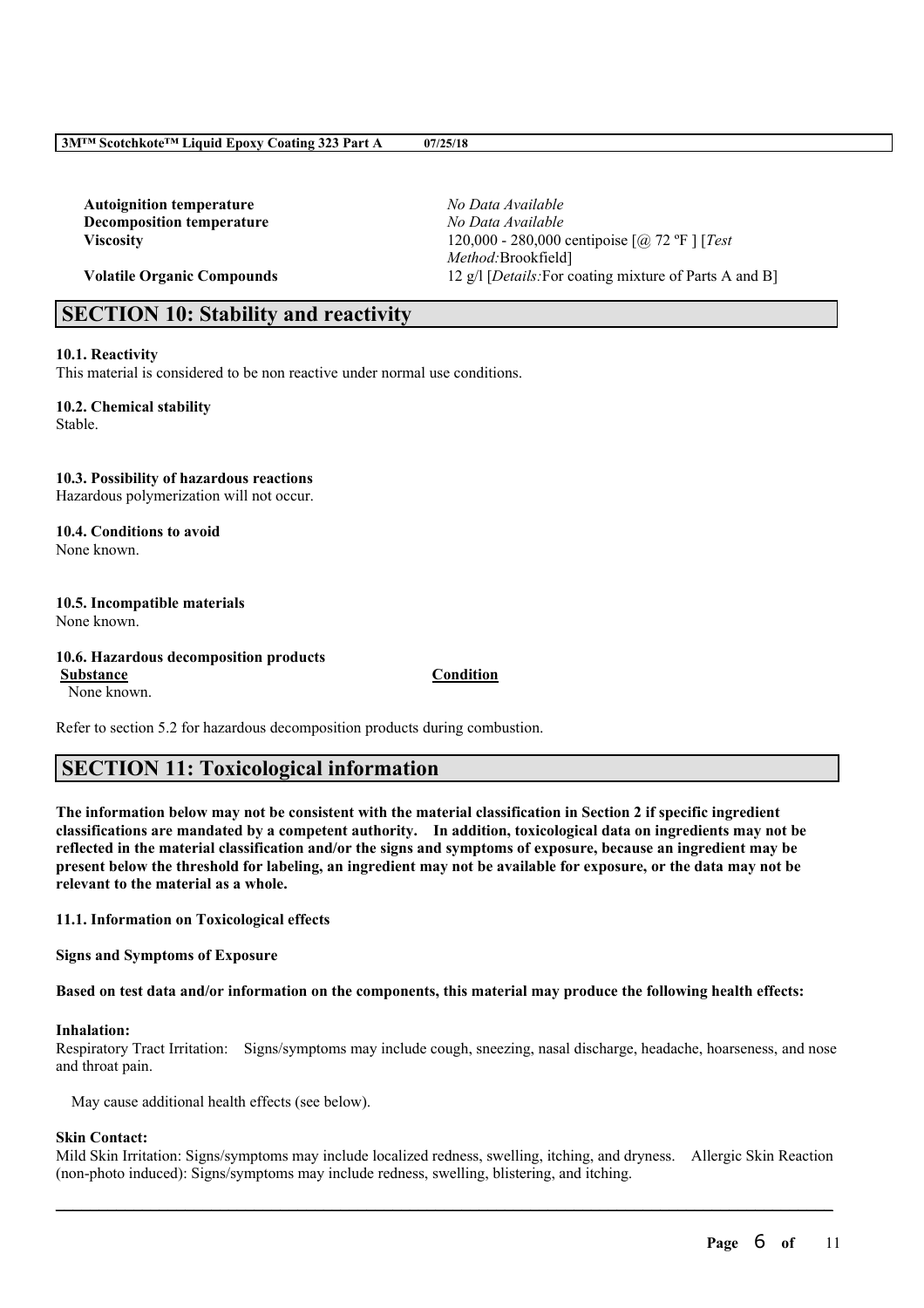#### **Eye Contact:**

Moderate Eye Irritation: Signs/symptoms may include redness, swelling, pain, tearing, and blurred or hazy vision.

Vapors released during curing may cause eye irritation. Signs/symptoms may include redness, swelling, pain, tearing, and blurred or hazy vision.

#### **Ingestion:**

Gastrointestinal Irritation: Signs/symptoms may include abdominal pain, stomach upset, nausea, vomiting and diarrhea.

#### **Additional Health Effects:**

#### **Prolonged or repeated exposure may cause target organ effects:**

Pneumoconiosis: Sign/symptoms may include persistent cough, breathlessness, chest pain, increased amounts of sputum, and changes in lung function tests.

#### **Carcinogenicity:**

Contains a chemical or chemicals which can cause cancer.

| Ingredient                                                 | $\sim$ $\sim$ $\sim$<br>$\sim$<br>180.<br><b>AD</b> | $\sim$<br>Aass<br>*scription<br>-Desci                                  | <b><cgulation< b=""><br/>IXC</cgulation<></b>                         |
|------------------------------------------------------------|-----------------------------------------------------|-------------------------------------------------------------------------|-----------------------------------------------------------------------|
| <b>CONTACT</b><br>'YIDE<br>$_{\rm H}$<br>N<br>$\mathbf{a}$ | 3/16<br>$-0/1$<br>᠇୰<br>Ψ.                          | $\sqrt{2}$<br>OR.<br>.Gr<br>human carc.<br><b>Possible</b><br>$\sim$ 1. | Cancer<br>International<br>0n<br>Research<br>$\triangle$ gency<br>tor |

#### **Toxicological Data**

If a component is disclosed in section 3 but does not appear in a table below, either no data are available for that endpoint or the data are not sufficient for classification.

#### **Acute Toxicity**

| <b>Name</b>                                 | Route       | <b>Species</b> | Value                                             |
|---------------------------------------------|-------------|----------------|---------------------------------------------------|
| Overall product                             | Ingestion   |                | No data available; calculated $ATE > 5,000$ mg/kg |
| 4,4'-ISOPROPYLIDENEDIPHENOL-EPICHLOROHYDRIN | Dermal      | Rat            | $LD50 > 1,600$ mg/kg                              |
| <b>POLYMER</b>                              |             |                |                                                   |
| 4.4'-ISOPROPYLIDENEDIPHENOL-EPICHLOROHYDRIN | Ingestion   | Rat            | $LD50 > 1,000$ mg/kg                              |
| <b>POLYMER</b>                              |             |                |                                                   |
| <b>HYDROUS MAGNESIUM SILICATE</b>           | Dermal      |                | LD50 estimated to be $> 5,000$ mg/kg              |
| <b>HYDROUS MAGNESIUM SILICATE</b>           | Ingestion   |                | LD50 estimated to be $> 5,000$ mg/kg              |
| <b>TITANIUM DIOXIDE</b>                     | Dermal      | Rabbit         | $LD50 > 10,000$ mg/kg                             |
| <b>TITANIUM DIOXIDE</b>                     | Inhalation- | Rat            | $LC50 > 6.82$ mg/l                                |
|                                             | Dust/Mist   |                |                                                   |
|                                             | (4 hours)   |                |                                                   |
| <b>TITANIUM DIOXIDE</b>                     | Ingestion   | Rat            | $LD50 > 10,000$ mg/kg                             |
| LIGHT AROMATIC SOLVENT NAPHTHA (PETROLEUM)  | Dermal      | Rabbit         | $LD50 > 2,000$ mg/kg                              |
| LIGHT AROMATIC SOLVENT NAPHTHA (PETROLEUM)  | Inhalation- | Rat            | $LC50 > 5.2$ mg/l                                 |
|                                             | Vapor $(4)$ |                |                                                   |
|                                             | hours)      |                |                                                   |
| LIGHT AROMATIC SOLVENT NAPHTHA (PETROLEUM)  | Ingestion   | Rat            | $LD50 > 5,000$ mg/kg                              |

 $ATE = acute$  toxicity estimate

#### **Skin Corrosion/Irritation**

| Name                                                | <b>Species</b> | Value                     |
|-----------------------------------------------------|----------------|---------------------------|
|                                                     |                |                           |
| 4.4'-ISOPROPYLIDENEDIPHENOL-EPICHLOROHYDRIN POLYMER | Rabbit         | Mild irritant             |
| <b>HYDROUS MAGNESIUM SILICATE</b>                   | Rabbit         | No significant irritation |
| <b>TITANIUM DIOXIDE</b>                             | Rabbit         | No significant irritation |
| LIGHT AROMATIC SOLVENT NAPHTHA (PETROLEUM)          | Rabbit         | Irritant                  |

#### **Serious Eye Damage/Irritation**

| Name                                                                              | <b>Species</b> | Value             |
|-----------------------------------------------------------------------------------|----------------|-------------------|
| L-EPICHI<br><b>OROHYDRIN</b><br>POLYMER<br><b>JDENEDIPHENOL</b><br>4.4'-ISOPROPV' | Rabbit         | Moderate irritant |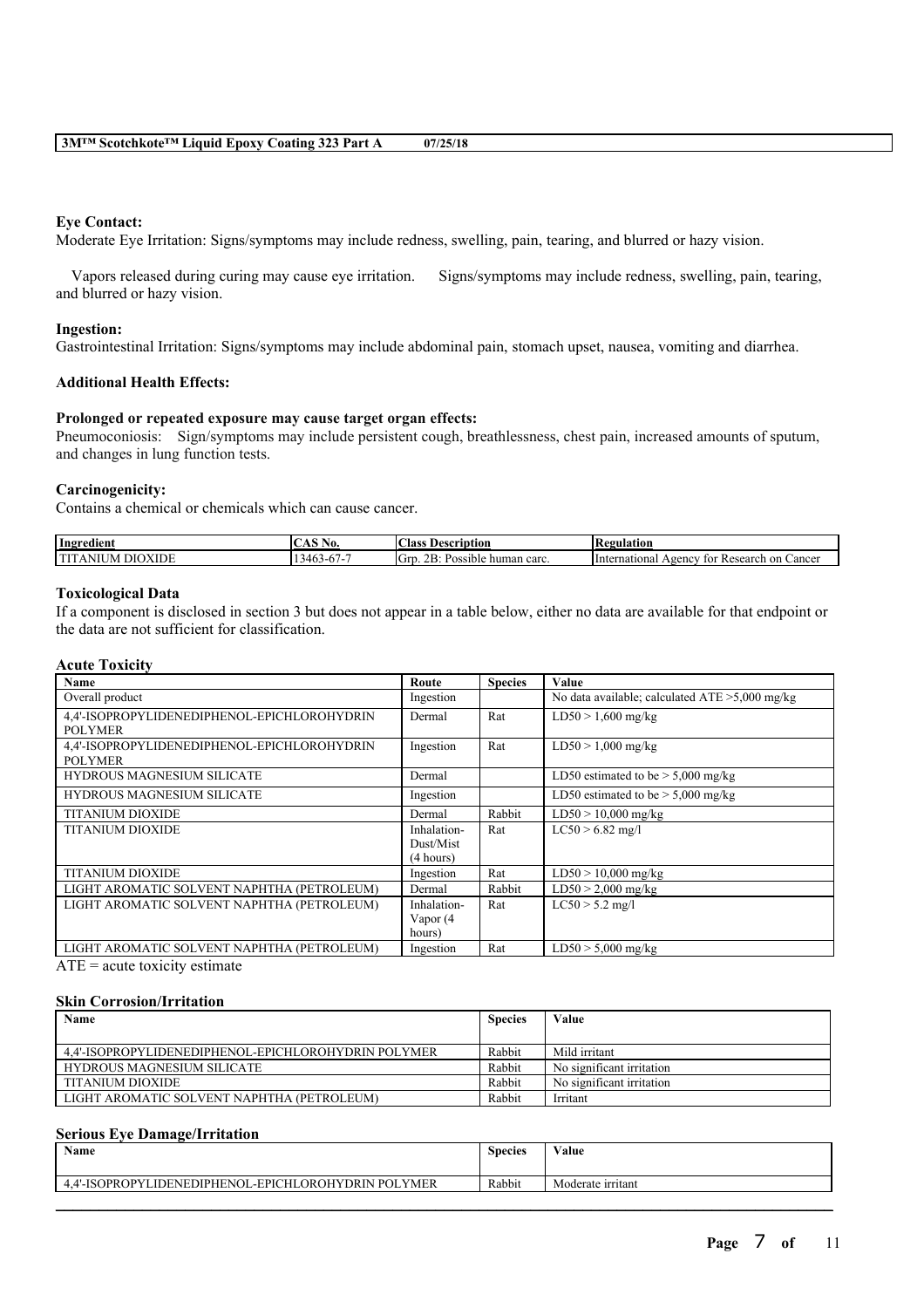| LIC/<br><b>HYDROUS MAGNESIUM</b><br>∍M SIJ<br>. OUT                          | Rabbit | . .<br>No significant irritation |
|------------------------------------------------------------------------------|--------|----------------------------------|
| <b>DIOXIDE</b><br>`ANIUM                                                     | Rabbit | . .<br>No significant irritation |
| <b>(PETROLEUM)</b><br>∟IGHT<br>`NAPHTHA<br><b>AROMATIC</b><br><b>SOLVENT</b> | Rabbit | $5 - 1$<br>Mild irritant         |

#### **Skin Sensitization**

| Name                                                | <b>Species</b> | Value          |
|-----------------------------------------------------|----------------|----------------|
| 4.4'-ISOPROPYLIDENEDIPHENOL-EPICHLOROHYDRIN POLYMER | Human          | Sensitizing    |
|                                                     | and            |                |
|                                                     | animal         |                |
| <b>TITANIUM DIOXIDE</b>                             | Human          | Not classified |
|                                                     | and            |                |
|                                                     | animal         |                |
| LIGHT AROMATIC SOLVENT NAPHTHA (PETROLEUM)          | Guinea         | Not classified |
|                                                     | pig            |                |

#### **Respiratory Sensitization**

| Name                                                | <b>Species</b> | Value          |
|-----------------------------------------------------|----------------|----------------|
| 4.4'-ISOPROPYLIDENEDIPHENOL-EPICHLOROHYDRIN POLYMER | Human          | Not classified |
| <b>HYDROUS MAGNESIUM SILICATE</b>                   | Human          | Not classified |

### **Germ Cell Mutagenicity**

| <b>Name</b>                                         | Route    | Value                                          |
|-----------------------------------------------------|----------|------------------------------------------------|
|                                                     |          |                                                |
| 4.4'-ISOPROPYLIDENEDIPHENOL-EPICHLOROHYDRIN POLYMER | In vivo  | Not mutagenic                                  |
| 4.4'-ISOPROPYLIDENEDIPHENOL-EPICHLOROHYDRIN POLYMER | In Vitro | Some positive data exist, but the data are not |
|                                                     |          | sufficient for classification                  |
| <b>HYDROUS MAGNESIUM SILICATE</b>                   | In Vitro | Not mutagenic                                  |
| <b>HYDROUS MAGNESIUM SILICATE</b>                   | In vivo  | Not mutagenic                                  |
| <b>TITANIUM DIOXIDE</b>                             | In Vitro | Not mutagenic                                  |
| <b>TITANIUM DIOXIDE</b>                             | In vivo  | Not mutagenic                                  |

## **Carcinogenicity**

| Name                                        | Route      | <b>Species</b> | Value                                          |
|---------------------------------------------|------------|----------------|------------------------------------------------|
| 4.4'-ISOPROPYLIDENEDIPHENOL-EPICHLOROHYDRIN | Dermal     | Mouse          | Some positive data exist, but the data are not |
| <b>POLYMER</b>                              |            |                | sufficient for classification                  |
| <b>HYDROUS MAGNESIUM SILICATE</b>           | Inhalation | Rat            | Some positive data exist, but the data are not |
|                                             |            |                | sufficient for classification                  |
| <b>TITANIUM DIOXIDE</b>                     | Ingestion  | Multiple       | Not carcinogenic                               |
|                                             |            | animal         |                                                |
|                                             |            | species        |                                                |
| <b>TITANIUM DIOXIDE</b>                     | Inhalation | Rat            | Carcinogenic                                   |
| LIGHT AROMATIC SOLVENT NAPHTHA (PETROLEUM)  | Inhalation | Mouse          | Some positive data exist, but the data are not |
|                                             |            |                | sufficient for classification                  |

## **Reproductive Toxicity**

#### **Reproductive and/or Developmental Effects**

| Name                              | Route      | Value                                  | <b>Species</b> | <b>Test Result</b> | <b>Exposure</b> |
|-----------------------------------|------------|----------------------------------------|----------------|--------------------|-----------------|
|                                   |            |                                        |                |                    | <b>Duration</b> |
| 4,4'-ISOPROPYLIDENEDIPHENOL-      | Ingestion  | Not classified for female reproduction | Rat            | <b>NOAEL 750</b>   | 2 generation    |
| EPICHLOROHYDRIN POLYMER           |            |                                        |                | mg/kg/day          |                 |
| 4,4'-ISOPROPYLIDENEDIPHENOL-      | Ingestion  | Not classified for male reproduction   | Rat            | <b>NOAEL 750</b>   | 2 generation    |
| EPICHLOROHYDRIN POLYMER           |            |                                        |                | mg/kg/day          |                 |
| 4,4'-ISOPROPYLIDENEDIPHENOL-      | Dermal     | Not classified for development         | Rabbit         | <b>NOAEL 300</b>   | during          |
| EPICHLOROHYDRIN POLYMER           |            |                                        |                | mg/kg/day          | organogenesi    |
|                                   |            |                                        |                |                    | s               |
| 4,4'-ISOPROPYLIDENEDIPHENOL-      | Ingestion  | Not classified for development         | Rat            | <b>NOAEL 750</b>   | 2 generation    |
| EPICHLOROHYDRIN POLYMER           |            |                                        |                | mg/kg/day          |                 |
| <b>HYDROUS MAGNESIUM SILICATE</b> | Ingestion  | Not classified for development         | Rat            | <b>NOAEL 1.600</b> | during          |
|                                   |            |                                        |                | mg/kg              | organogenesi    |
|                                   |            |                                        |                |                    | s               |
| LIGHT AROMATIC SOLVENT            | Inhalation | Not classified for female reproduction | Rat            | <b>NOAEL 1.500</b> | 2 generation    |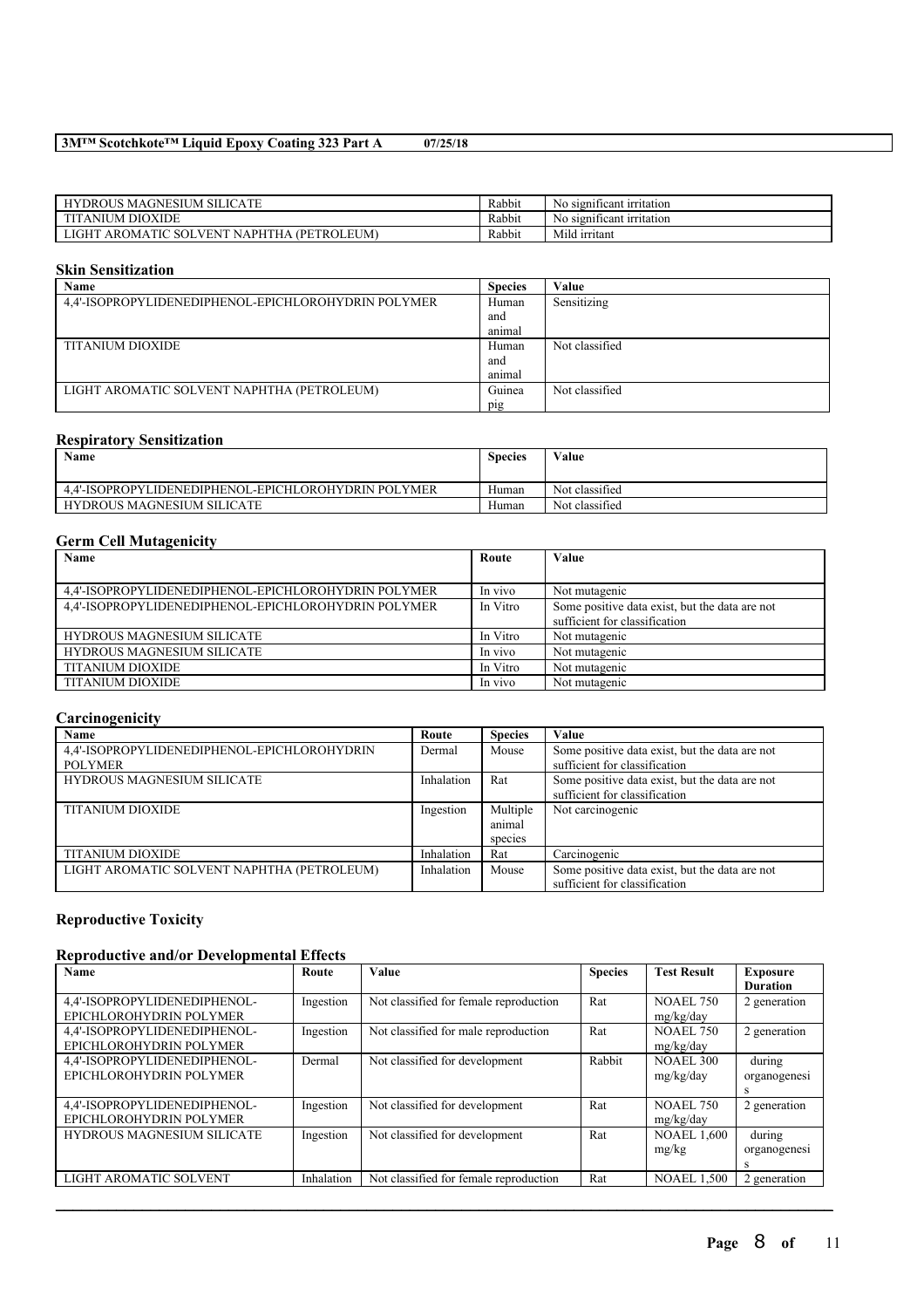| NAPHTHA (PETROLEUM)    |            |                                      |     | ppm                |              |
|------------------------|------------|--------------------------------------|-----|--------------------|--------------|
| LIGHT AROMATIC SOLVENT | Inhalation | Not classified for male reproduction | Rat | <b>NOAEL 1.500</b> | 2 generation |
| NAPHTHA (PETROLEUM)    |            |                                      |     | ppm                |              |
| LIGHT AROMATIC SOLVENT | Inhalation | Not classified for development       | Rat | NOAEL 500          | 2 generation |
| NAPHTHA (PETROLEUM)    |            |                                      |     | ppm                |              |

## **Target Organ(s)**

## **Specific Target Organ Toxicity - single exposure**

| Name                                                           | Route      | <b>Target Organ(s)</b>               | Value                                                                              | <b>Species</b>                    | <b>Test Result</b>            | <b>Exposure</b><br><b>Duration</b> |
|----------------------------------------------------------------|------------|--------------------------------------|------------------------------------------------------------------------------------|-----------------------------------|-------------------------------|------------------------------------|
| LIGHT AROMATIC<br><b>SOLVENT NAPHTHA</b><br>(PETROLEUM)        | Inhalation | central nervous<br>system depression | May cause drowsiness or<br>dizziness                                               | Professio<br>nal<br>judgeme<br>nt | <b>NOAEL Not</b><br>available |                                    |
| LIGHT AROMATIC<br><b>SOLVENT NAPHTHA</b><br>(PETROLEUM)        | Inhalation | respiratory irritation               | Some positive data exist, but the<br>data are not sufficient for<br>classification | Professio<br>nal<br>judgeme<br>nt | <b>NOAEL Not</b><br>available |                                    |
| <b>LIGHT AROMATIC</b><br><b>SOLVENT NAPHTHA</b><br>(PETROLEUM) | Ingestion  | central nervous<br>system depression | May cause drowsiness or<br>dizziness                                               | Professio<br>nal<br>judgeme<br>nt | <b>NOAEL Not</b><br>available |                                    |

#### **Specific Target Organ Toxicity - repeated exposure**

| <b>Name</b>                                                                            | Route      | <b>Target Organ(s)</b>                                                                                                     | <b>Value</b>                                                                       | <b>Species</b> | <b>Test Result</b>                 | <b>Exposure</b><br><b>Duration</b> |
|----------------------------------------------------------------------------------------|------------|----------------------------------------------------------------------------------------------------------------------------|------------------------------------------------------------------------------------|----------------|------------------------------------|------------------------------------|
| 4.4'<br><b>ISOPROPYLIDENEDIPH</b><br>ENOL-<br><b>EPICHLOROHYDRIN</b><br><b>POLYMER</b> | Dermal     | liver                                                                                                                      | Not classified                                                                     | Rat            | <b>NOAEL</b><br>1,000<br>mg/kg/day | 2 years                            |
| 4.4'<br><b>ISOPROPYLIDENEDIPH</b><br>ENOL-<br><b>EPICHLOROHYDRIN</b><br><b>POLYMER</b> | Dermal     | nervous system                                                                                                             | Not classified                                                                     | Rat            | NOAEL<br>1.000<br>mg/kg/day        | 13 weeks                           |
| 4.4'<br><b>ISOPROPYLIDENEDIPH</b><br>ENOL-<br><b>EPICHLOROHYDRIN</b><br><b>POLYMER</b> | Ingestion  | auditory system  <br>heart   endocrine<br>system  <br>hematopoietic<br>system   liver   eyes  <br>kidney and/or<br>bladder | Not classified                                                                     | Rat            | NOAEL<br>1.000<br>mg/kg/day        | 28 days                            |
| <b>HYDROUS</b><br><b>MAGNESIUM SILICATE</b>                                            | Inhalation | pneumoconiosis                                                                                                             | Causes damage to organs through<br>prolonged or repeated exposure                  | Human          | <b>NOAEL Not</b><br>available      | occupational<br>exposure           |
| <b>HYDROUS</b><br><b>MAGNESIUM SILICATE</b>                                            | Inhalation | pulmonary fibrosis<br>respiratory system                                                                                   | Not classified                                                                     | Rat            | <b>NOAEL 18</b><br>mg/m3           | 113 weeks                          |
| <b>TITANIUM DIOXIDE</b>                                                                | Inhalation | respiratory system                                                                                                         | Some positive data exist, but the<br>data are not sufficient for<br>classification | Rat            | LOAEL0.01<br>mg/l                  | 2 years                            |
| <b>TITANIUM DIOXIDE</b>                                                                | Inhalation | pulmonary fibrosis                                                                                                         | Not classified                                                                     | Human          | <b>NOAEL Not</b><br>available      | occupational<br>exposure           |

## **Aspiration Hazard**

| <b>ж.</b><br>Name                                                                            | Value                    |
|----------------------------------------------------------------------------------------------|--------------------------|
| ≒EUM)<br>(DETT<br>SOI<br><b>TIC</b><br>$\lambda$ A PHT<br>OMA<br>JC îH<br>нд<br>AΚO<br>/ F.N | Aspiration h<br>hazard ا |

Please contact the address or phone number listed on the first page of the SDS for additional toxicological information **on this material and/or its components.**

 $\mathcal{L}_\mathcal{L} = \mathcal{L}_\mathcal{L} = \mathcal{L}_\mathcal{L} = \mathcal{L}_\mathcal{L} = \mathcal{L}_\mathcal{L} = \mathcal{L}_\mathcal{L} = \mathcal{L}_\mathcal{L} = \mathcal{L}_\mathcal{L} = \mathcal{L}_\mathcal{L} = \mathcal{L}_\mathcal{L} = \mathcal{L}_\mathcal{L} = \mathcal{L}_\mathcal{L} = \mathcal{L}_\mathcal{L} = \mathcal{L}_\mathcal{L} = \mathcal{L}_\mathcal{L} = \mathcal{L}_\mathcal{L} = \mathcal{L}_\mathcal{L}$ 

# **SECTION 12: Ecological information**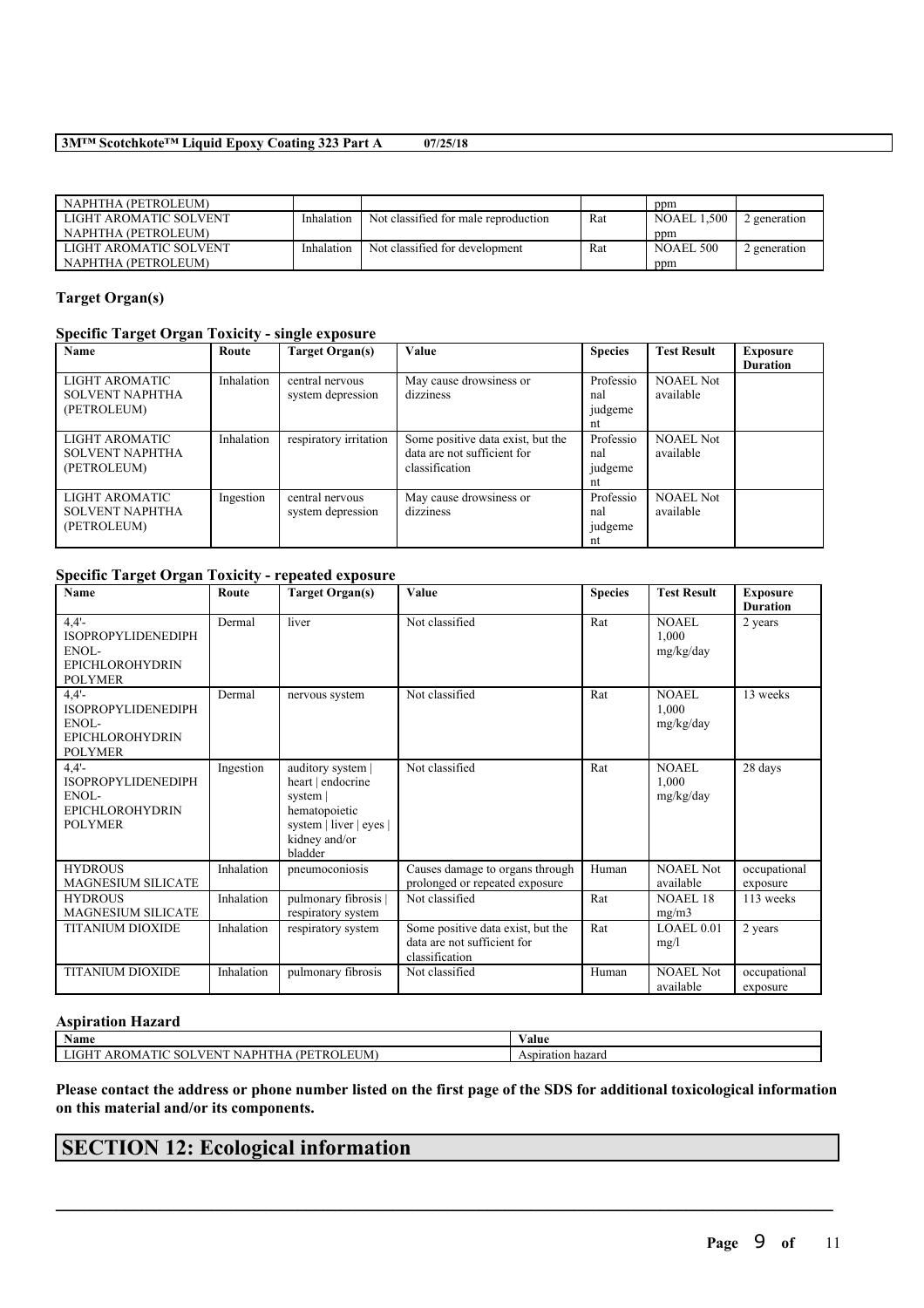### **Ecotoxicological information**

Please contact the address or phone number listed on the first page of the SDS for additional ecotoxicological information on this material and/or its components.

#### **Chemical fate information**

Please contact the address or phone number listed on the first page of the SDS for additional chemical fate information on this material and/or its components.

# **SECTION 13: Disposal considerations**

#### **13.1. Disposal methods**

Dispose of contents/ container in accordance with the local/regional/national/international regulations.

Dispose of waste product in a permitted industrial waste facility. As a disposal alternative, incinerate in a permitted waste incineration facility. Proper destruction may require the use of additional fuel during incineration processes. Combustion products will include halogen acid (HCl/HF/HBr). Facility must be capable of handling halogenated materials. Empty drums/barrels/containers used for transporting and handling hazardous chemicals (chemical substances/mixtures/preparations classified as Hazardous as per applicable regulations) shall be considered, stored, treated & disposed of as hazardous wastes unless otherwise defined by applicable waste regulations. Consult with the respective regulating authorities to determine the available treatment and disposal facilities.

#### **EPA Hazardous Waste Number (RCRA):** Not regulated

# **SECTION 14: Transport Information**

For Transport Information, please visit http://3M.com/Transportinfo or call 1-800-364-3577 or 651-737-6501.

# **SECTION 15: Regulatory information**

#### **15.1. US Federal Regulations**

Contact 3M for more information.

#### **EPCRA 311/312 Hazard Classifications:**

**Physical Hazards**

Not applicable

| <b>Health Hazards</b>                                        |  |
|--------------------------------------------------------------|--|
| Carcinogenicity                                              |  |
| Serious eye damage or eye irritation                         |  |
| Specific target organ toxicity (single or repeated exposure) |  |

#### **15.2. State Regulations**

Contact 3M for more information.

#### **15.3. Chemical Inventories**

The components of this material are in compliance with the China "Measures on Environmental Management of New Chemical Substance". Certain restrictions may apply. Contact the selling division for additional information.

The components of this product are in compliance with the chemical notification requirements of TSCA. All required components of this product are listed on the active portion of the TSCA Inventory.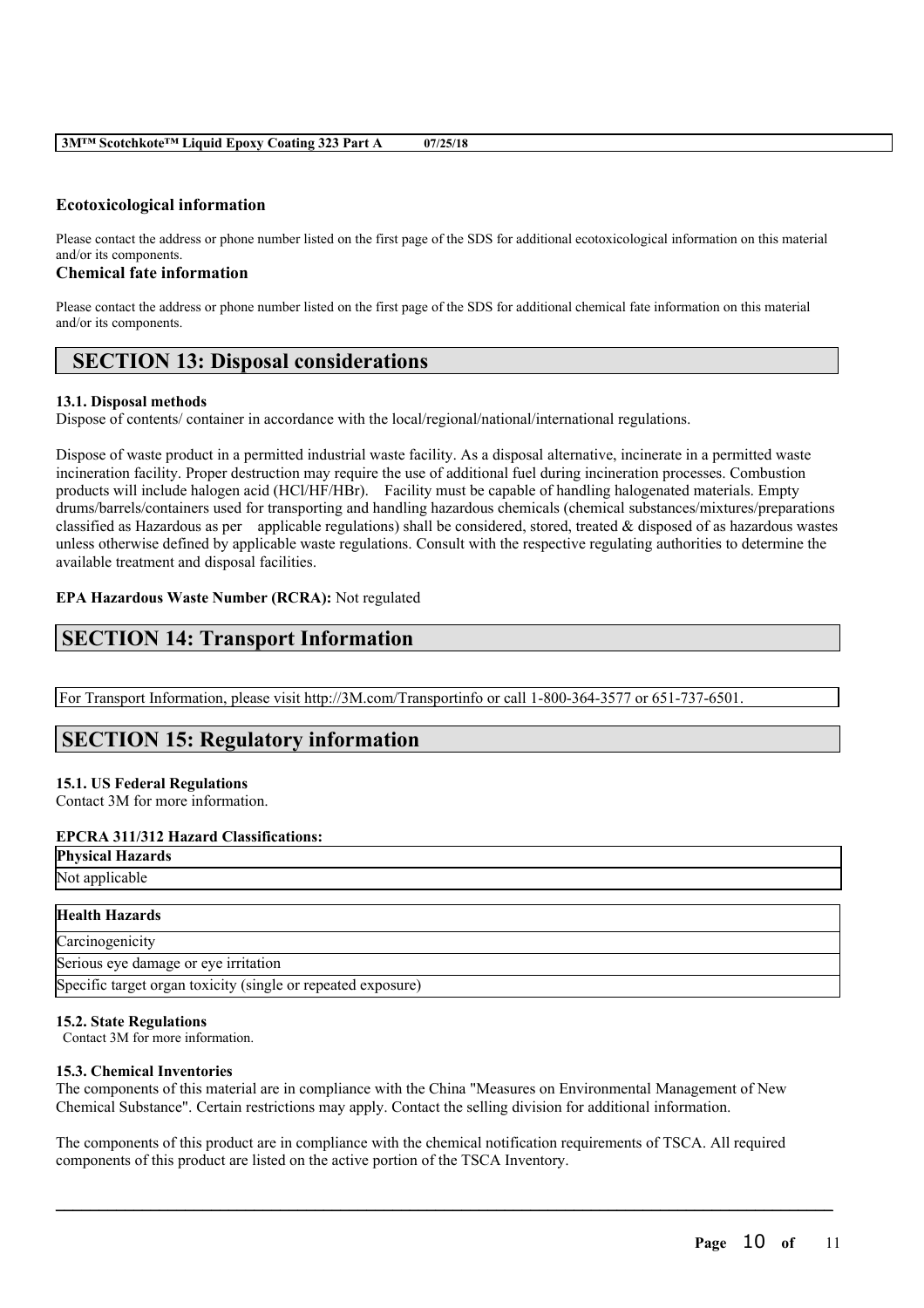Contact 3M for more information.

#### **15.4. International Regulations**

Contact 3M for more information.

**This SDS has been prepared to meet the U.S. OSHA Hazard Communication Standard, 29 CFR 1910.1200.**

# **SECTION 16: Other information**

#### **NFPA Hazard Classification**

**Health:** 2 **Flammability:** 1 **Instability:** 0 **Special Hazards:** None

National Fire Protection Association (NFPA) hazard ratings are designed for use by emergency response personnel to address the hazards that are presented by short-term, acute exposure to a material under conditions of fire, spill, or similar emergencies. Hazard ratings are primarily based on the inherent physical and toxic properties of the material but also include the toxic properties of combustion or decomposition products that are known to be generated in significant quantities.

## **HMIS Hazard Classification Health:** \*2 **Flammability:** 1 **Physical Hazard:** 0 **Personal Protection:** X - See PPE section.

Hazardous Material Identification System (HMIS® IV) hazard ratings are designed to inform employees of chemical hazards in the workplace. These ratings are based on the inherent properties of the material under expected conditions of normal use and are not intended for use in emergency situations. HMIS® IV ratings are to be used with a fully implemented HMIS® IV program. HMIS® is a registered mark of the American Coatings Association (ACA).

| <b>Document Group:</b> | 16-0684-7 | <b>Version Number:</b>  | 18.02    |
|------------------------|-----------|-------------------------|----------|
| <b>Issue Date:</b>     | 07/25/18  | <b>Supercedes Date:</b> | 01/04/18 |

#### **Reason for Reissue**

Conversion to GHS format SDS.

DISCLAIMER: The information in this Safety Data Sheet (SDS) is believed to be correct as of the date issued.3MMAKES NO WARRANTIES, EXPRESSED OR IMPLIED, INCLUDING, BUT NOT LIMITED TO, ANY IMPLIED WARRANTY OF MERCHANTABILITY OR FITNESS FOR A PARTICULAR PURPOSE OR COURSE OF PERFORMANCE OR USAGE OF TRADE.User is responsible for determining whether the3Mproduct is fit for a particular purpose and suitable for user's method of use or application.Given the variety of factors that can affect the use and application of a3Mproduct, some of which are uniquely within the user's knowledge and control, it is essential that the user evaluate the 3Mproduct to determine whether it is fit for a particular purpose and suitable for user's method of use or application.

3Mprovides information in electronic form as a service to its customers. Due to the remote possibility that electronic transfer may have resulted in errors, omissions or alterations in this information,3Mmakes no representations as to its completeness or accuracy. In addition, information obtained from a database may not be as current as the information in the SDS available directly from3M

 $\mathcal{L}_\mathcal{L} = \mathcal{L}_\mathcal{L} = \mathcal{L}_\mathcal{L} = \mathcal{L}_\mathcal{L} = \mathcal{L}_\mathcal{L} = \mathcal{L}_\mathcal{L} = \mathcal{L}_\mathcal{L} = \mathcal{L}_\mathcal{L} = \mathcal{L}_\mathcal{L} = \mathcal{L}_\mathcal{L} = \mathcal{L}_\mathcal{L} = \mathcal{L}_\mathcal{L} = \mathcal{L}_\mathcal{L} = \mathcal{L}_\mathcal{L} = \mathcal{L}_\mathcal{L} = \mathcal{L}_\mathcal{L} = \mathcal{L}_\mathcal{L}$ 

#### **3M USA SDSs are available at www.3M.com**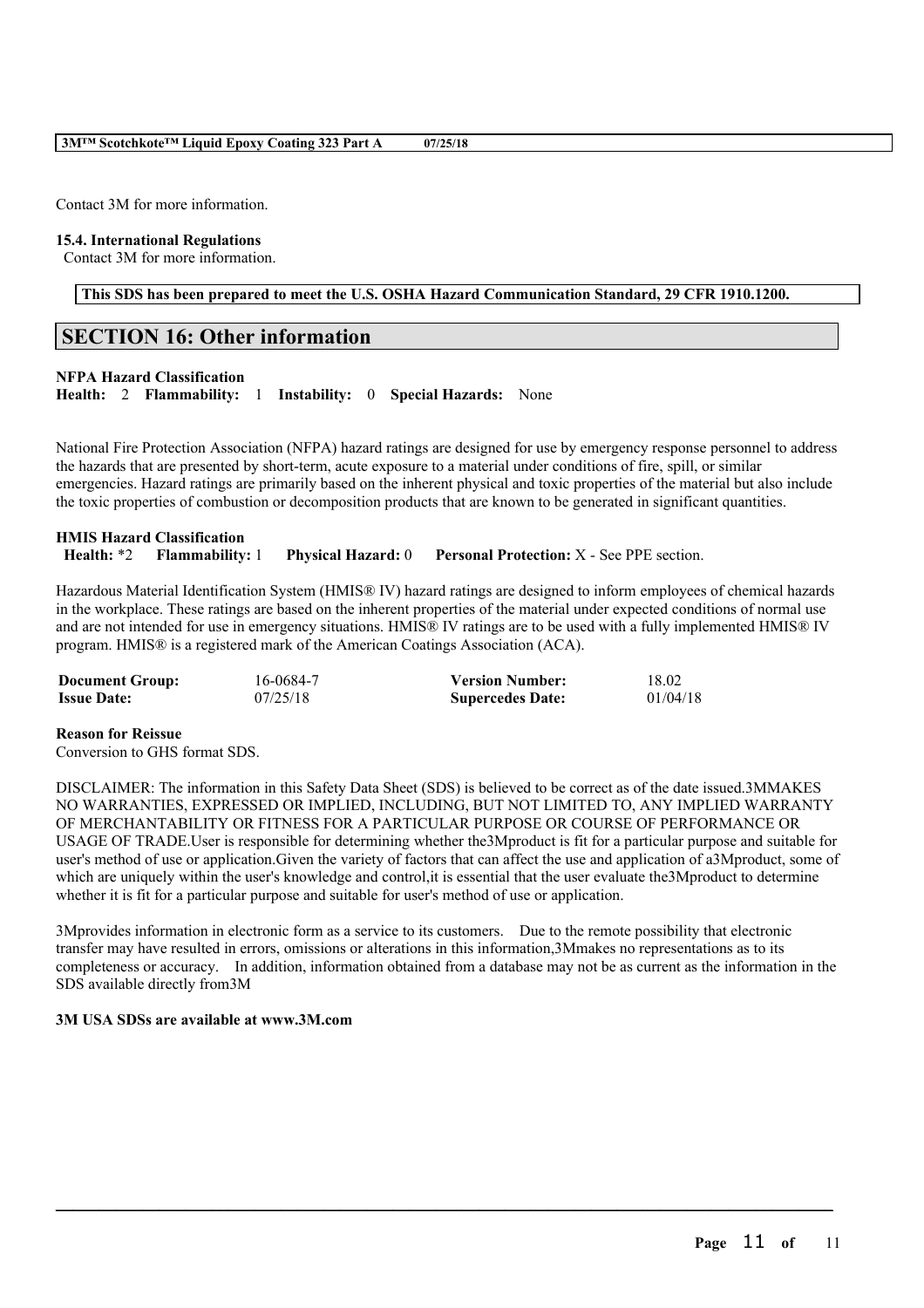

# **Safety Data Sheet**

Copyright,2019,3M Company.

All rights reserved. Copying and/or downloading of this information for the purpose of properly utilizing 3M products is allowed provided that: (1) the information is copied in full with no changes unless prior written agreement is obtained from 3M, and (2) neither the copy nor the original is resold or otherwise distributed with the intention of earning a profit thereon.

| <b>Document Group:</b> | 16-0702-7 | <b>Version Number:</b>  | 22.00    |
|------------------------|-----------|-------------------------|----------|
| <b>Issue Date:</b>     | 03/29/19  | <b>Supercedes Date:</b> | 01/07/19 |

# **SECTION 1: Identification**

#### **1.1. Product identifier**

3M™ Scotchkote™ Liquid Epoxy Coating 323 Part B

| <b>Product Identification Numbers</b> |                  |                  |                  |  |
|---------------------------------------|------------------|------------------|------------------|--|
| <b>ID</b> Number                      | UPC.             | <b>ID</b> Number | <b>UPC</b>       |  |
| 80-6116-1153-6                        |                  | 80-6116-1517-2   |                  |  |
| 80-6300-0060-4                        | 00-51135-17566-8 | 80-6300-0062-0   | 00-51135-17568-2 |  |
| 80-6300-0248-5                        |                  |                  |                  |  |

 $\mathcal{L}_\mathcal{L} = \mathcal{L}_\mathcal{L} = \mathcal{L}_\mathcal{L} = \mathcal{L}_\mathcal{L} = \mathcal{L}_\mathcal{L} = \mathcal{L}_\mathcal{L} = \mathcal{L}_\mathcal{L} = \mathcal{L}_\mathcal{L} = \mathcal{L}_\mathcal{L} = \mathcal{L}_\mathcal{L} = \mathcal{L}_\mathcal{L} = \mathcal{L}_\mathcal{L} = \mathcal{L}_\mathcal{L} = \mathcal{L}_\mathcal{L} = \mathcal{L}_\mathcal{L} = \mathcal{L}_\mathcal{L} = \mathcal{L}_\mathcal{L}$ 

7010350483, 7010401275, 7010401497

#### **1.2. Recommended use and restrictions on use**

**Recommended use** Coating, Part B of 2 Part Liquid Epoxy Coating System

| 1.3. Supplier's details |                                         |  |
|-------------------------|-----------------------------------------|--|
| <b>MANUFACTURER:</b>    | 3M                                      |  |
| DIVISION:               | Electrical Markets Division             |  |
| <b>ADDRESS:</b>         | 3M Center, St. Paul, MN 55144-1000, USA |  |
| Telephone:              | 1-888-3M HELPS (1-888-364-3577)         |  |

**1.4. Emergency telephone number** 1-800-364-3577 or (651) 737-6501 (24 hours)

# **SECTION 2: Hazard identification**

## **2.1. Hazard classification**

Acute Toxicity (inhalation): Category 4. Serious Eye Damage/Irritation: Category 1. Skin Corrosion/Irritation: Category 1B. Skin Sensitizer: Category 1. Reproductive Toxicity: Category 2. Specific Target Organ Toxicity (single exposure): Category 3.

#### **2.2. Label elements**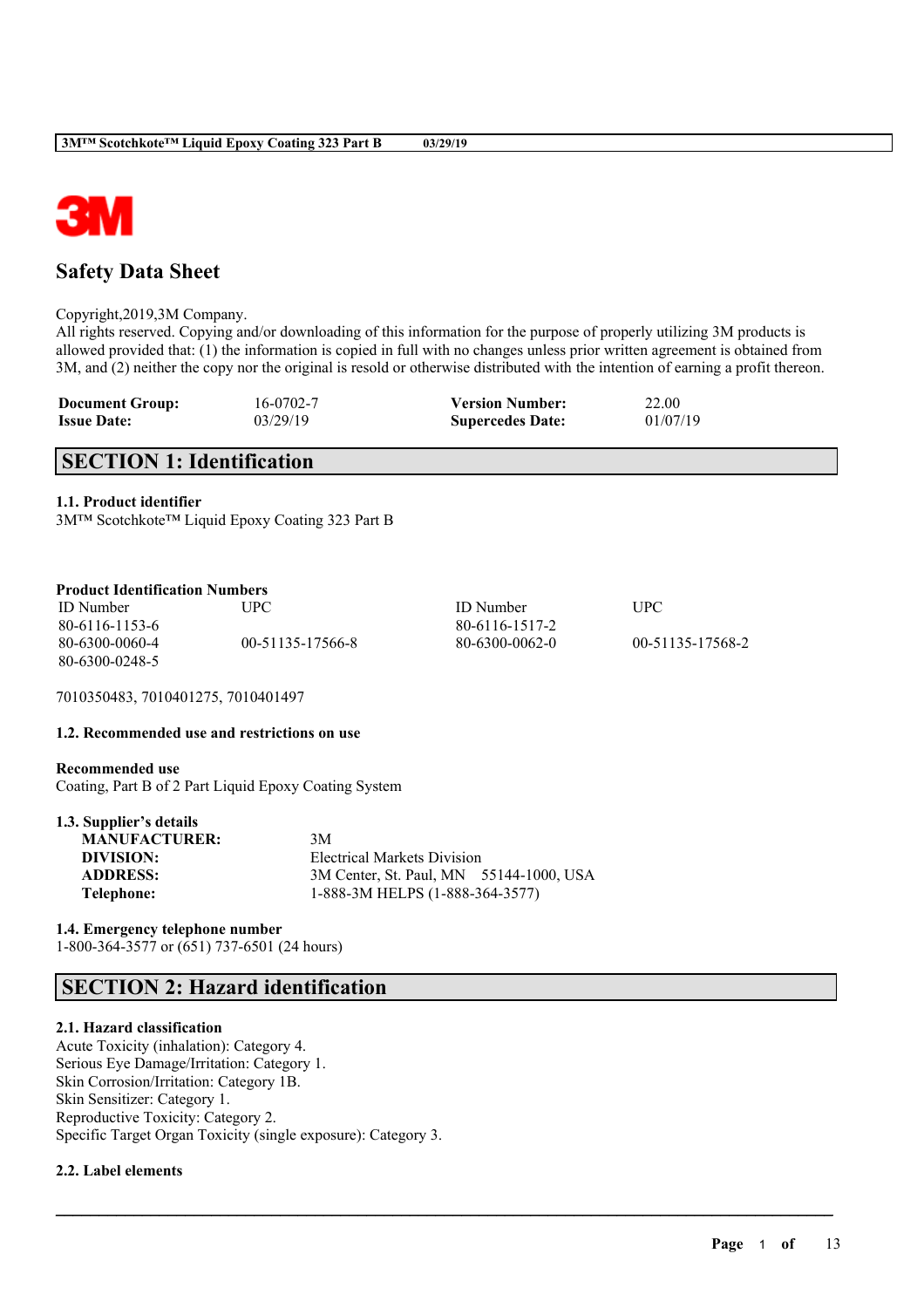## **Signal word**

Danger

#### **Symbols**

Corrosion | Exclamation mark | Health Hazard |

## **Pictograms**



#### **Hazard Statements**

Causes severe skin burns and eye damage. May cause an allergic skin reaction. Harmful if inhaled. May cause respiratory irritation. Suspected of damaging fertility or the unborn child.

#### **Precautionary Statements**

#### **Prevention:**

Obtain special instructions before use. Do not handle until all safety precautions have been read and understood. Do not breathe dust/fume/gas/mist/vapors/spray. Use only outdoors or in a well-ventilated area. Wear protective gloves, protective clothing, and eye/face protection. Wash thoroughly after handling. Contaminated work clothing must not be allowed out of the workplace.

#### **Response:**

IF INHALED: Remove person to fresh air and keep comfortable for breathing. IF ON SKIN (or hair): Take off immediately all contaminated clothing. Rinse skin with water/shower. IF IN EYES: Rinse cautiously with water for several minutes. Remove contact lenses, if present and easy to do. Continue rinsing. Immediately call a POISON CENTER or doctor/physician. If skin irritation or rash occurs: Get medical advice/attention. Wash contaminated clothing before reuse. IF SWALLOWED: Rinse mouth. Do NOT induce vomiting.

#### **Storage:**

Store in a well-ventilated place. Keep container tightly closed. Store locked up.

#### **Disposal:**

Dispose of contents/container in accordance with applicable local/regional/national/international regulations.

#### **2.3. Hazards not otherwise classified**

May cause chemical gastrointestinal burns.

#### **Supplemental Information:**

Persons previously sensitized to amines may develop a cross-sensitization reaction to certain other amines.

 $\mathcal{L}_\mathcal{L} = \mathcal{L}_\mathcal{L} = \mathcal{L}_\mathcal{L} = \mathcal{L}_\mathcal{L} = \mathcal{L}_\mathcal{L} = \mathcal{L}_\mathcal{L} = \mathcal{L}_\mathcal{L} = \mathcal{L}_\mathcal{L} = \mathcal{L}_\mathcal{L} = \mathcal{L}_\mathcal{L} = \mathcal{L}_\mathcal{L} = \mathcal{L}_\mathcal{L} = \mathcal{L}_\mathcal{L} = \mathcal{L}_\mathcal{L} = \mathcal{L}_\mathcal{L} = \mathcal{L}_\mathcal{L} = \mathcal{L}_\mathcal{L}$ 

11% of the mixture consists of ingredients of unknown acute oral toxicity.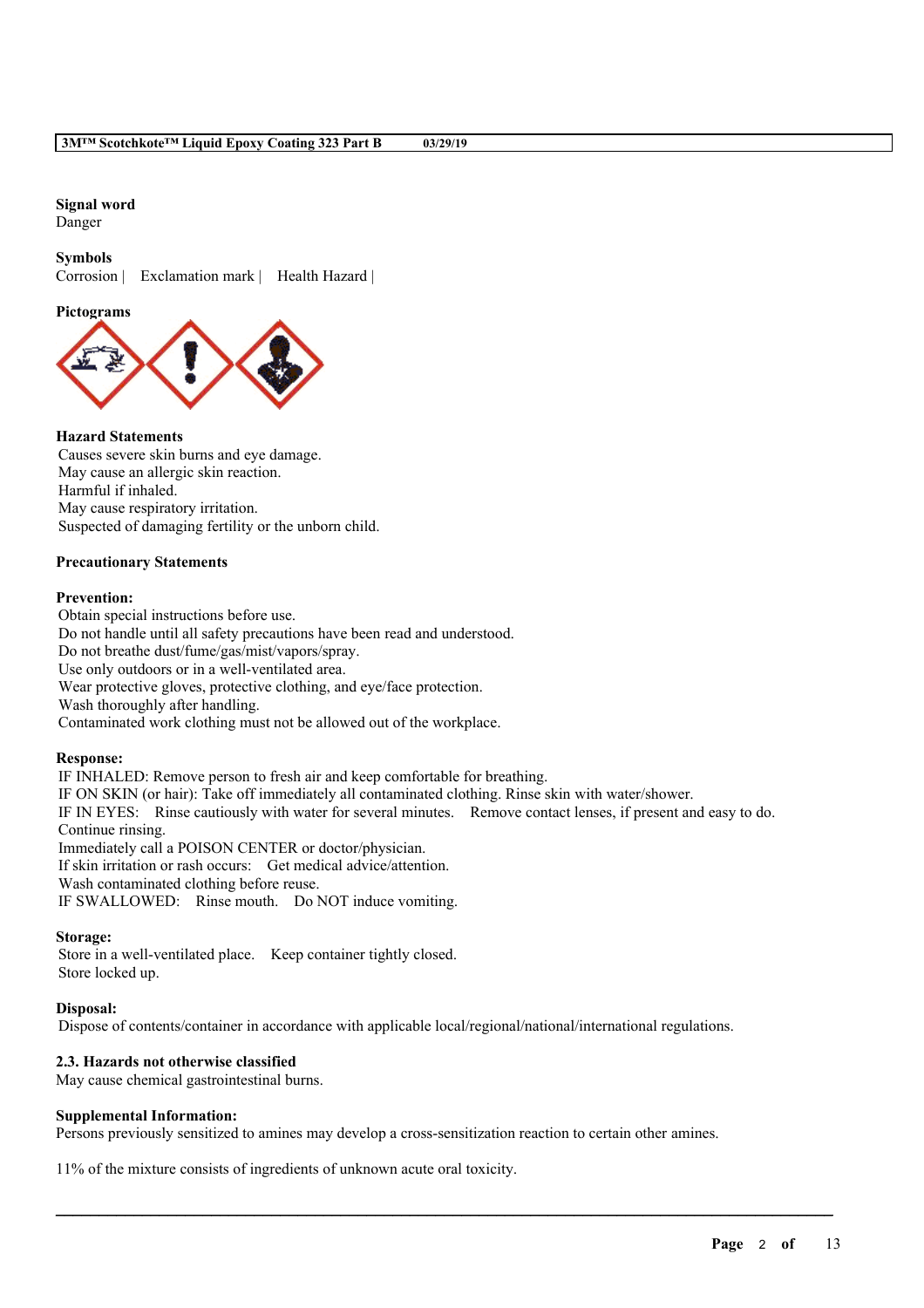23% of the mixture consists of ingredients of unknown acute dermal toxicity. 60% of the mixture consists of ingredients of unknown acute inhalation toxicity.

# **SECTION 3: Composition/information on ingredients**

| Ingredient                           | C.A.S. No.    | $%$ by Wt                  |
|--------------------------------------|---------------|----------------------------|
| P-TERT-BUTYLPHENOL                   | 98-54-4       | 10 - 30 Trade Secret *     |
| HYDROUS MAGNESIUM SILICATE           | 14807-96-6    | 10 - 30 Trade Secret *     |
| 4-NONYL PHENOL, branched             | 84852-15-3    | 5 - 15 Trade Secret *      |
| M-XYLENE-.ALPHA.ALPHA.'-DIAMINE      | 1477-55-0     | 5 - 15 Trade Secret *      |
| <b>TRIMETHYLHEXAMETHYLENEDIAMINE</b> | 25620-58-0    | 5 - 15 Trade Secret *      |
| PHENOL FORMALDEHYDE AMINE POLYMER    | 104242-08-2   | 1 - 10 Trade Secret *      |
| <b>COLOR, APHA</b>                   | Mixture       | 1 - 5 Trade Secret *       |
| <b>C.I. PIGMENT GREEN 7</b>          | 1328-53-6     | 1 - 5 Trade Secret *       |
| <b>POLYAMIDE</b>                     | Trade Secret* | $0.1 - 1.5$ Trade Secret * |

\*The specific chemical identity and/or exact percentage (concentration) of this composition has been withheld as a trade secret.

# **SECTION 4: First aid measures**

#### **4.1. Description of first aid measures**

#### **Inhalation:**

Remove person to fresh air. If you feel unwell, get medical attention.

#### **Skin Contact:**

Immediately flush with large amounts of water for at least 15 minutes. Remove contaminated clothing. Get immediate medical attention. Wash clothing before reuse.

#### **Eye Contact:**

Immediately flush with large amounts of water for at least 15 minutes. Remove contact lenses if easy to do. Continue rinsing. Immediately get medical attention.

#### **If Swallowed:**

Rinse mouth. Do not induce vomiting. Get immediate medical attention.

#### **4.2. Most important symptoms and effects, both acute and delayed**

See Section 11.1. Information on toxicological effects.

# **4.3. Indication of any immediate medical attention and special treatment required**

Not applicable

# **SECTION 5: Fire-fighting measures**

#### **5.1. Suitable extinguishing media**

In case of fire: Use a fire fighting agent suitable for ordinary combustible material such as water or foam to extinguish.

 $\mathcal{L}_\mathcal{L} = \mathcal{L}_\mathcal{L} = \mathcal{L}_\mathcal{L} = \mathcal{L}_\mathcal{L} = \mathcal{L}_\mathcal{L} = \mathcal{L}_\mathcal{L} = \mathcal{L}_\mathcal{L} = \mathcal{L}_\mathcal{L} = \mathcal{L}_\mathcal{L} = \mathcal{L}_\mathcal{L} = \mathcal{L}_\mathcal{L} = \mathcal{L}_\mathcal{L} = \mathcal{L}_\mathcal{L} = \mathcal{L}_\mathcal{L} = \mathcal{L}_\mathcal{L} = \mathcal{L}_\mathcal{L} = \mathcal{L}_\mathcal{L}$ 

#### **5.2. Special hazards arising from the substance or mixture**

Closed containers exposed to heat from fire may build pressure and explode.

#### **Hazardous Decomposition or By-Products Substance Condition**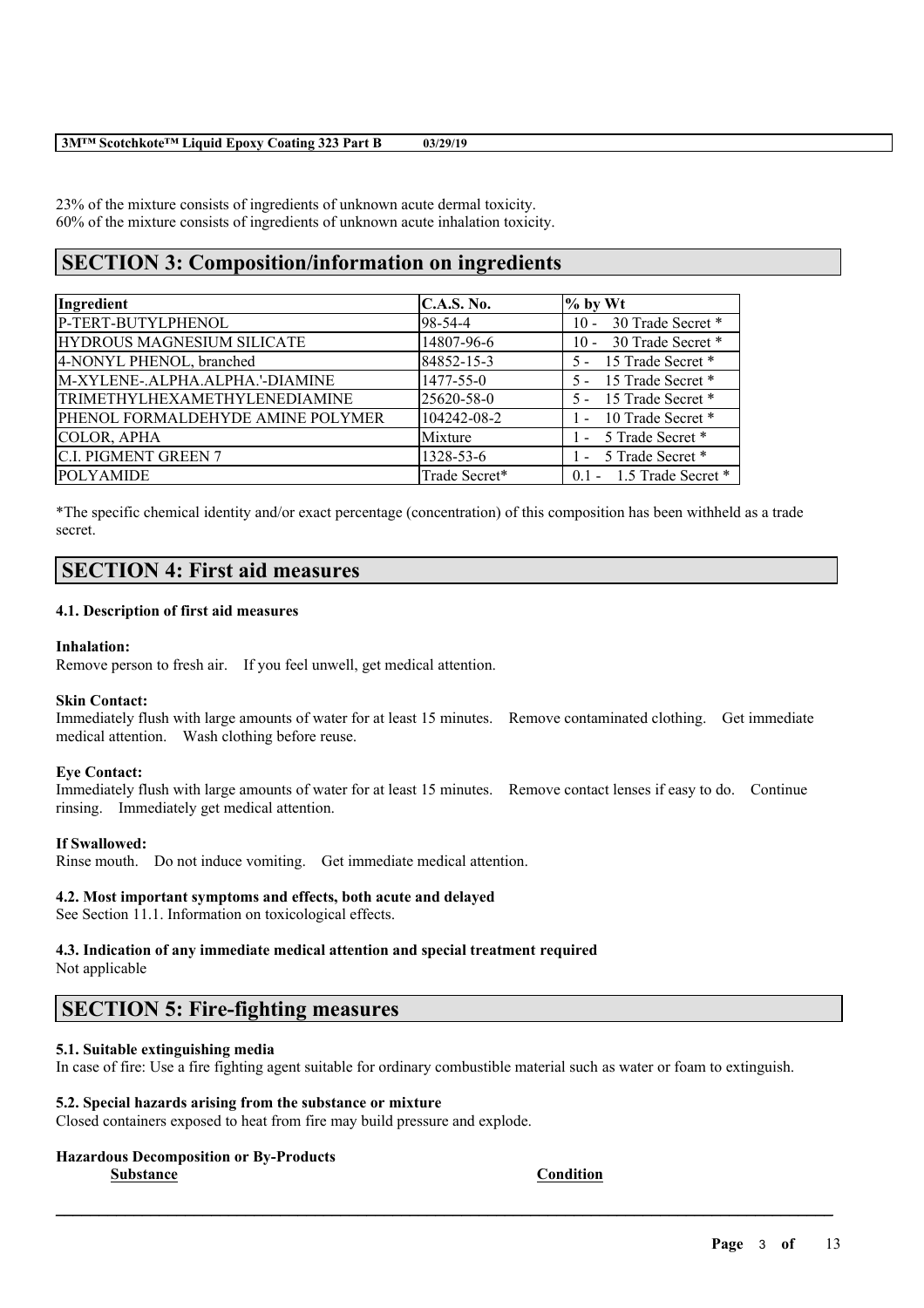| Carbon monoxide    | During Combustion |
|--------------------|-------------------|
| Carbon dioxide     | During Combustion |
| Oxides of Nitrogen | During Combustion |

#### **5.3. Special protective actions for fire-fighters**

Water may not effectively extinguish fire; however, it should be used to keep fire-exposed containers and surfaces cool and prevent explosive rupture. Wear full protective clothing, including helmet, self-contained, positive pressure or pressure demand breathing apparatus, bunker coat and pants, bands around arms, waist and legs, face mask, and protective covering for exposed areas of the head.

## **SECTION 6: Accidental release measures**

#### **6.1. Personal precautions, protective equipment and emergency procedures**

Evacuate area. Ventilate the area with fresh air. For large spill, or spills in confined spaces, provide mechanical ventilation to disperse or exhaust vapors, in accordance with good industrial hygiene practice. Refer to other sections of this SDS for information regarding physical and health hazards, respiratory protection, ventilation, and personal protective equipment.

#### **6.2. Environmental precautions**

Avoid release to the environment. For larger spills, cover drains and build dikes to prevent entry into sewer systems or bodies of water.

#### **6.3. Methods and material for containment and cleaning up**

Contain spill. Working from around the edges of the spill inward, cover with bentonite, vermiculite, or commercially available inorganic absorbent material. Mix in sufficient absorbent until it appears dry. Remember, adding an absorbent material does not remove a physical, health, or environmental hazard. Collect as much of the spilled material as possible. Place in a closed container approved for transportation by appropriate authorities. Clean up residue with an appropriate solvent selected by a qualified and authorized person. Ventilate the area with fresh air. Read and follow safety precautions on the solvent label and SDS. Seal the container. Dispose of collected material as soon as possible in accordance with applicable local/regional/national/international regulations.

# **SECTION 7: Handling and storage**

#### **7.1. Precautions for safe handling**

For industrial/occupational use only. Not for consumer sale or use. Do not handle until all safety precautions have been read and understood. Do not breathe dust/fume/gas/mist/vapors/spray. Do not get in eyes, on skin, or on clothing. Do not eat, drink or smoke when using this product. Wash thoroughly after handling. Contaminated work clothing should not be allowed out of the workplace. Avoid release to the environment. Wash contaminated clothing before reuse. Avoid contact with oxidizing agents (eg. chlorine, chromic acid etc.) Use personal protective equipment (gloves, respirators, etc.) as required.

#### **7.2. Conditions for safe storage including any incompatibilities**

Store in a well-ventilated place. Keep container tightly closed. Store away from acids. Store away from oxidizing agents.

# **SECTION 8: Exposure controls/personal protection**

#### **8.1. Control parameters**

#### **Occupational exposure limits**

If a component is disclosed in section 3 but does not appear in the table below, an occupational exposure limit is not available for the component.

| Ingredient              | N <sub>0</sub> .<br>$\mathbf{C}$ . $\mathbf{A}$ . $\mathbf{D}$ . | Agency       | Limit type                | <b>Additional Comments</b> |
|-------------------------|------------------------------------------------------------------|--------------|---------------------------|----------------------------|
| <b>COPPER COMPOUNDS</b> | $1328 - 53$<br>-23-0                                             | <b>ACGIH</b> | TWA(as Cu dust or mist):1 |                            |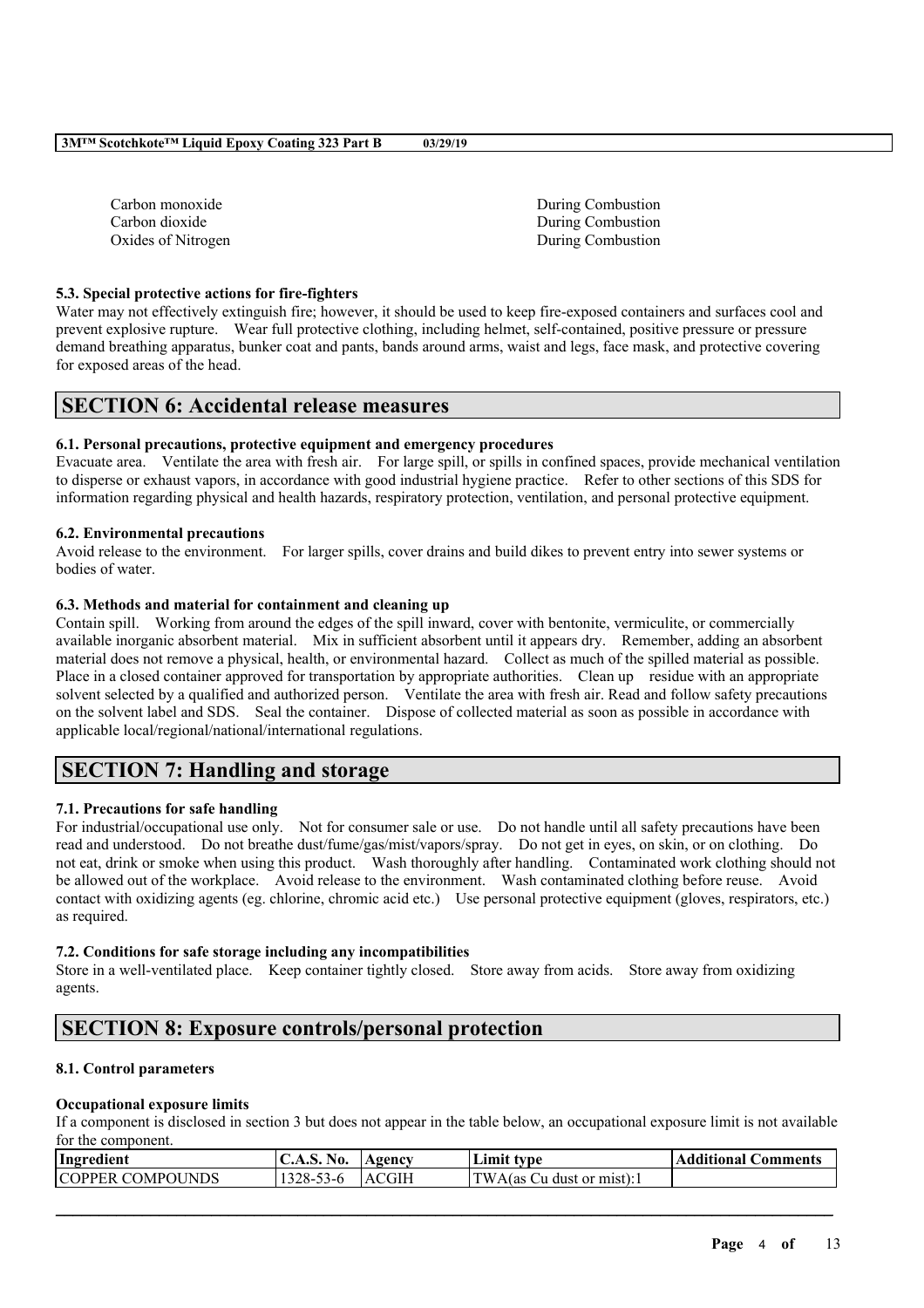|                                     |                  |               | $\left[\text{mg/m3;TWA}\right]$ (as Cu, fume):0.2  <br>mg/m3 |                         |
|-------------------------------------|------------------|---------------|--------------------------------------------------------------|-------------------------|
| M-XYLENE-.ALPHA.ALPHA.'-  1477-55-0 |                  | <b>LACGIH</b> | $\vert$ CEIL:0.1 mg/m3                                       | <b>SKIN</b>             |
| <b>DIAMINE</b>                      |                  |               |                                                              |                         |
| <b>HYDROUS MAGNESIUM</b>            | 14807-96-6 ACGIH |               | TWA(respirable fraction):2                                   | A4: Not class. as human |
| <b>SILICATE</b>                     |                  |               | mg/m3                                                        | carcin                  |
| <b>HYDROUS MAGNESIUM</b>            | 14807-96-6 OSHA  |               | TWA:2 $mg/m3$                                                |                         |
| <b>SILICATE</b>                     |                  |               |                                                              |                         |

ACGIH : American Conference of Governmental Industrial Hygienists

AIHA : American Industrial Hygiene Association

CMRG : Chemical Manufacturer's Recommended Guidelines

OSHA : United States Department of Labor - Occupational Safety and Health Administration

TWA: Time-Weighted-Average

STEL: Short Term Exposure Limit

CEIL: Ceiling

#### **8.2. Exposure controls**

#### **8.2.1. Engineering controls**

Provide ventilated enclosure for heat curing. Curing enclosures must be exhausted to outdoors or to a suitable emission control device. Use general dilution ventilation and/or local exhaust ventilation to control airborne exposures to below relevant Exposure Limits and/or control dust/fume/gas/mist/vapors/spray. If ventilation is not adequate, use respiratory protection equipment.

#### **8.2.2. Personal protective equipment (PPE)**

#### **Eye/face protection**

Select and use eye/face protection to prevent contact based on the results of an exposure assessment. The following eye/face protection(s) are recommended: Full Face Shield Indirect Vented Goggles

#### **Skin/hand protection**

Select and use gloves and/or protective clothing approved to relevant local standards to prevent skin contact based on the results of an exposure assessment. Selection should be based on use factors such as exposure levels, concentration of the substance or mixture, frequency and duration, physical challenges such as temperature extremes, and other use conditions. Consult with your glove and/or protective clothing manufacturer for selection of appropriate compatible gloves/protective clothing. Note: Nitrile gloves may be worn over polymer laminate gloves to improve dexterity. Gloves made from the following material(s) are recommended: Polymer laminate

If this product is used in a manner that presents a higher potential for exposure (eg. spraying, high splash potential etc.), then use of protective coveralls may be necessary. Select and use body protection to prevent contact based on the results of an exposure assessment. The following protective clothing material(s) are recommended: Apron - polymer laminate

#### **Respiratory protection**

An exposure assessment may be needed to decide if a respirator is required. If a respirator is needed, use respirators as part of a full respiratory protection program. Based on the results of the exposure assessment, select from the following respirator type(s) to reduce inhalation exposure:

 $\mathcal{L}_\mathcal{L} = \mathcal{L}_\mathcal{L} = \mathcal{L}_\mathcal{L} = \mathcal{L}_\mathcal{L} = \mathcal{L}_\mathcal{L} = \mathcal{L}_\mathcal{L} = \mathcal{L}_\mathcal{L} = \mathcal{L}_\mathcal{L} = \mathcal{L}_\mathcal{L} = \mathcal{L}_\mathcal{L} = \mathcal{L}_\mathcal{L} = \mathcal{L}_\mathcal{L} = \mathcal{L}_\mathcal{L} = \mathcal{L}_\mathcal{L} = \mathcal{L}_\mathcal{L} = \mathcal{L}_\mathcal{L} = \mathcal{L}_\mathcal{L}$ 

Half facepiece or full facepiece air-purifying respirator suitable for organic vapors and particulates

For questions about suitability for a specific application, consult with your respirator manufacturer.

## **SECTION 9: Physical and chemical properties**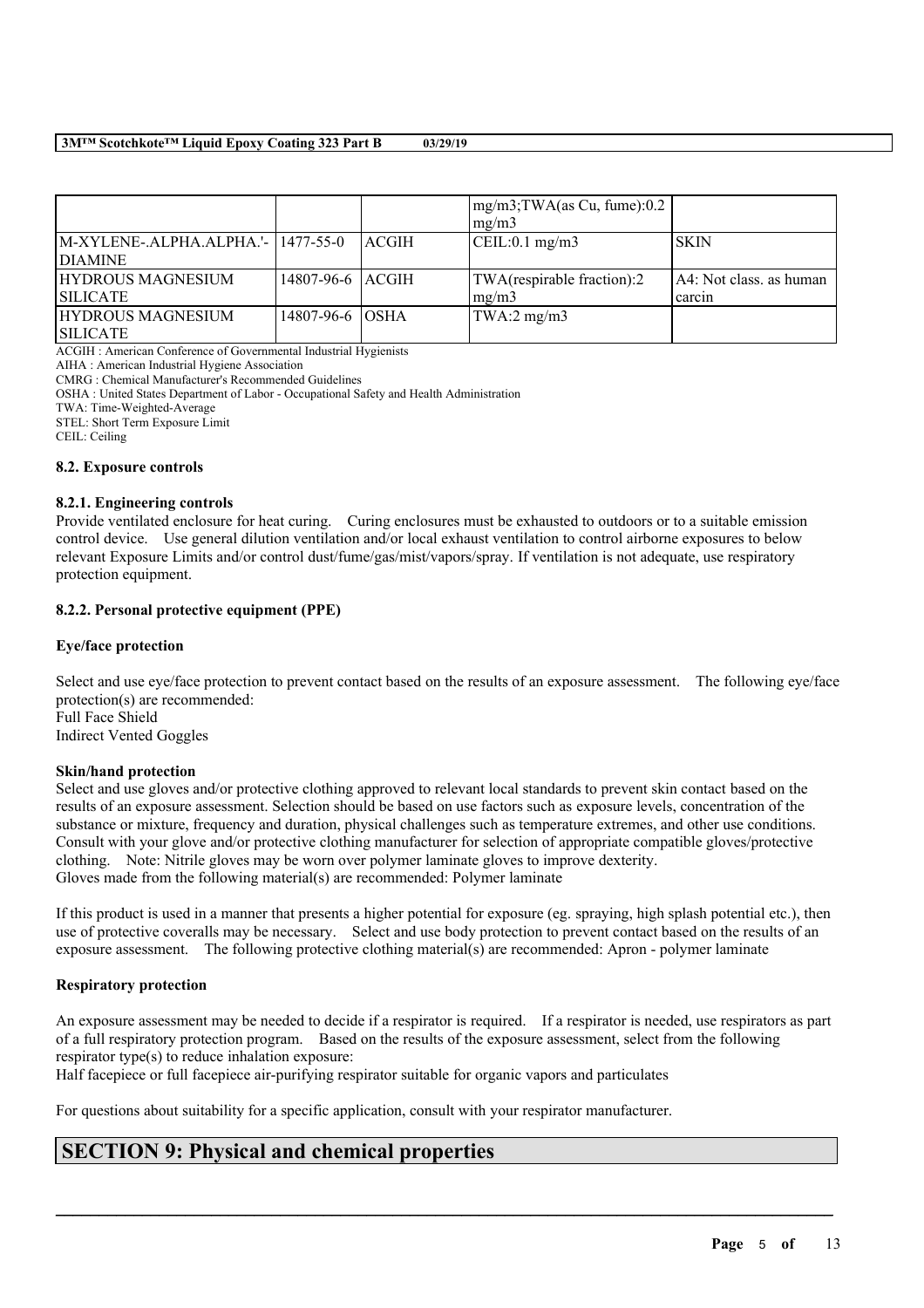**9.1. Information on basic physical and chemical properties General Physical Form:** Liquid **Odor, Color, Grade:** Viscous, Green, Strong Amine Odor **Odor threshold** *No Data Available* **pH** *No Data Available* **Melting point** *No Data Available* **Boiling Point**  $> 200$  <sup>o</sup>F **Flash Point** > 200 ºF [*Test Method:*Pensky-Martens Closed Cup] Evaporation rate  $\leq 1$  [*Ref Std:*BUOAC=1] **Flammability (solid, gas)** Not Applicable **Flammable Limits(LEL)** 1 % volume **Flammable Limits(UEL)** 7 % volume **Vapor Pressure** 0.05 mmHg [*Test Method:*Calculated] [*Details:*at 25C, Raoult's Law] **Vapor Density** > 1 [*Ref Std:*AIR=1] **Density** 1.2 g/ml **Specific Gravity** 1.2 [*Ref Std:*WATER=1] **Solubility** in Water Slight (less than  $10\%$ ) **Solubility- non-water** *No Data Available* **Partition coefficient: n-octanol/ water** *No Data Available* **Autoignition temperature** *No Data Available* **Decomposition temperature** *No Data Available* **Viscosity** 13,000 - 20,000 centipoise [@ 72 °F ] [*Test Method:* Brookfield] **Volatile Organic Compounds** 12 g/l [*Details:* For coating mixture of Parts A and B] **Percent volatile** 1.28 % volume **VOC Less H2O & Exempt Solvents** *Not Applicable*

# **SECTION 10: Stability and reactivity**

#### **10.1. Reactivity**

This material may be reactive with certain agents under certain conditions - see the remaining headings in this section.

#### **10.2. Chemical stability**

Stable.

#### **10.3. Possibility of hazardous reactions**

Hazardous polymerization will not occur.

**10.4. Conditions to avoid** None known.

## **10.5. Incompatible materials**

Strong oxidizing agents Reducing agents

## **10.6. Hazardous decomposition products Substance Condition**

Ammonia During Storage

 $\mathcal{L}_\mathcal{L} = \mathcal{L}_\mathcal{L} = \mathcal{L}_\mathcal{L} = \mathcal{L}_\mathcal{L} = \mathcal{L}_\mathcal{L} = \mathcal{L}_\mathcal{L} = \mathcal{L}_\mathcal{L} = \mathcal{L}_\mathcal{L} = \mathcal{L}_\mathcal{L} = \mathcal{L}_\mathcal{L} = \mathcal{L}_\mathcal{L} = \mathcal{L}_\mathcal{L} = \mathcal{L}_\mathcal{L} = \mathcal{L}_\mathcal{L} = \mathcal{L}_\mathcal{L} = \mathcal{L}_\mathcal{L} = \mathcal{L}_\mathcal{L}$ 

Refer to section 5.2 for hazardous decomposition products during combustion.

# **SECTION 11: Toxicological information**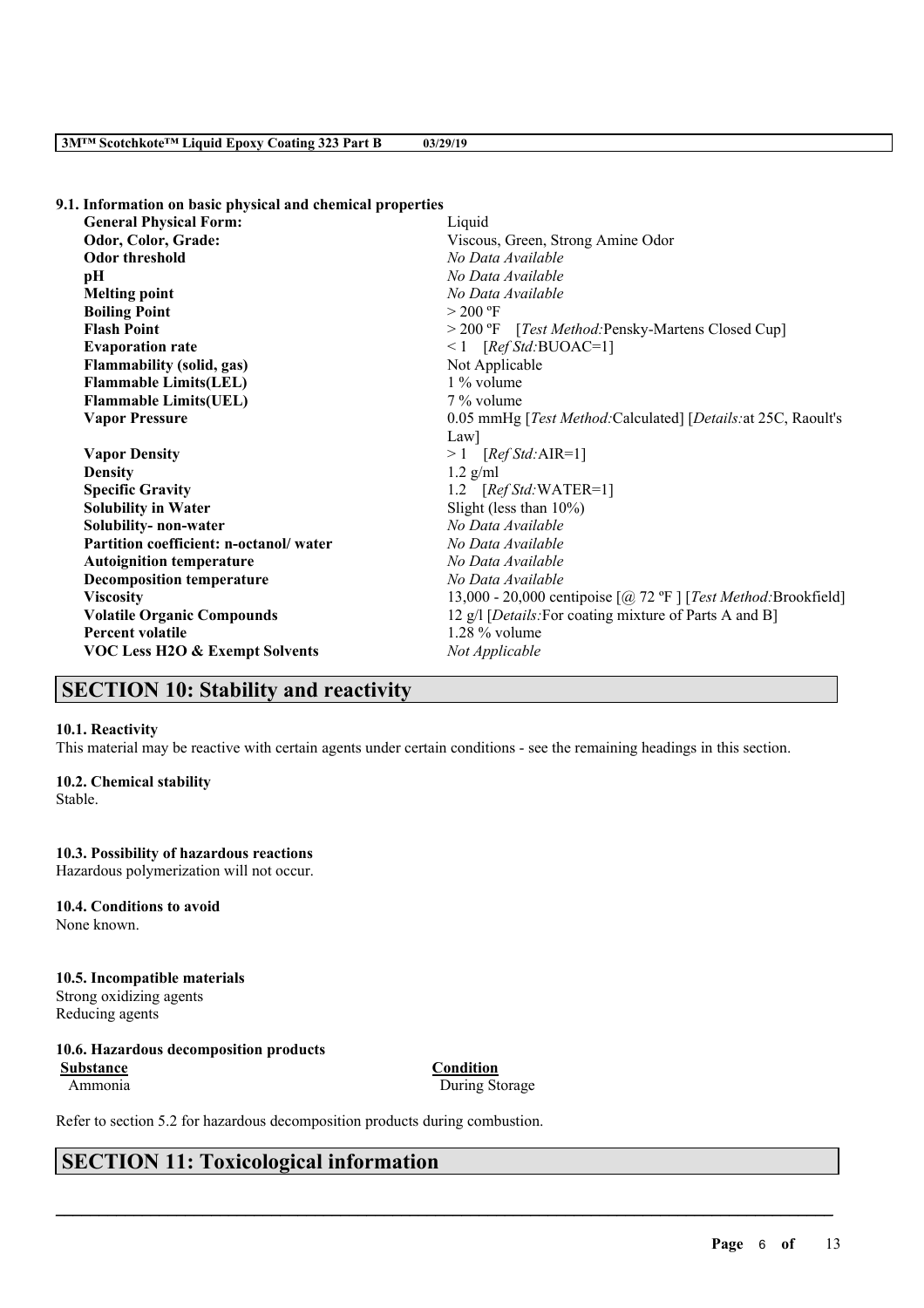The information below may not be consistent with the material classification in Section 2 if specific ingredient **classifications are mandated by a competent authority. In addition, toxicological data on ingredients may not be** reflected in the material classification and/or the signs and symptoms of exposure, because an ingredient may be present below the threshold for labeling, an ingredient may not be available for exposure, or the data may not be **relevant to the material as a whole.**

#### **11.1. Information on Toxicological effects**

#### **Signs and Symptoms of Exposure**

#### Based on test data and/or information on the components, this material may produce the following health effects:

#### **Inhalation:**

Harmful if inhaled. Respiratory Tract Irritation: Signs/symptoms may include cough, sneezing, nasal discharge, headache, hoarseness, and nose and throat pain.

#### **Skin Contact:**

May be harmful in contact with skin.

Corrosive (Skin Burns): Signs/symptoms may include localized redness, swelling, itching, intense pain, blistering, ulceration, and tissue destruction.

Allergic Skin Reaction (non-photo induced): Signs/symptoms may include redness, swelling, blistering, and itching.

#### **Eye Contact:**

Corrosive (Eye Burns): Signs/symptoms may include cloudy appearance of the cornea, chemical burns, severe pain, tearing, ulcerations, significantly impaired vision or complete loss of vision.

#### **Ingestion:**

May be harmful if swallowed.

Gastrointestinal Corrosion: Signs/symptoms may include severe mouth, throat and abdominal pain; nausea; vomiting; and diarrhea; blood in the feces and/or vomitus may also be seen.

May cause additional health effects (see below).

#### **Additional Health Effects:**

#### **Prolonged or repeated exposure may cause target organ effects:**

Dermal Effects: Signs/symptoms may include changes in skin pigmentation and/or coloration.

#### **Reproductive/Developmental Toxicity:**

Contains a chemical or chemicals which can cause birth defects or other reproductive harm.

#### **Carcinogenicity:**

| Ingredient                      | NO.                               | $\sqrt{ }$<br>scription<br>Aas                                                | tegulation<br>Ke.                                                     |
|---------------------------------|-----------------------------------|-------------------------------------------------------------------------------|-----------------------------------------------------------------------|
| 4807<br>7966L<br>NK<br>Generic. | '-96-(<br>100 <sup>o</sup><br>töU | . .<br>$\overline{\phantom{0}}$<br>~~<br>к<br>carc<br>Possible<br>human<br>UІ | International<br>. Cancer<br>Research<br>Agenc<br>on<br>$\sim$<br>tor |

#### **Additional Information:**

Persons previously sensitized to amines may develop a cross-sensitization reaction to certain other amines.

#### **Toxicological Data**

If a component is disclosed in section 3 but does not appear in a table below, either no data are available for that endpoint or the data are not sufficient for classification.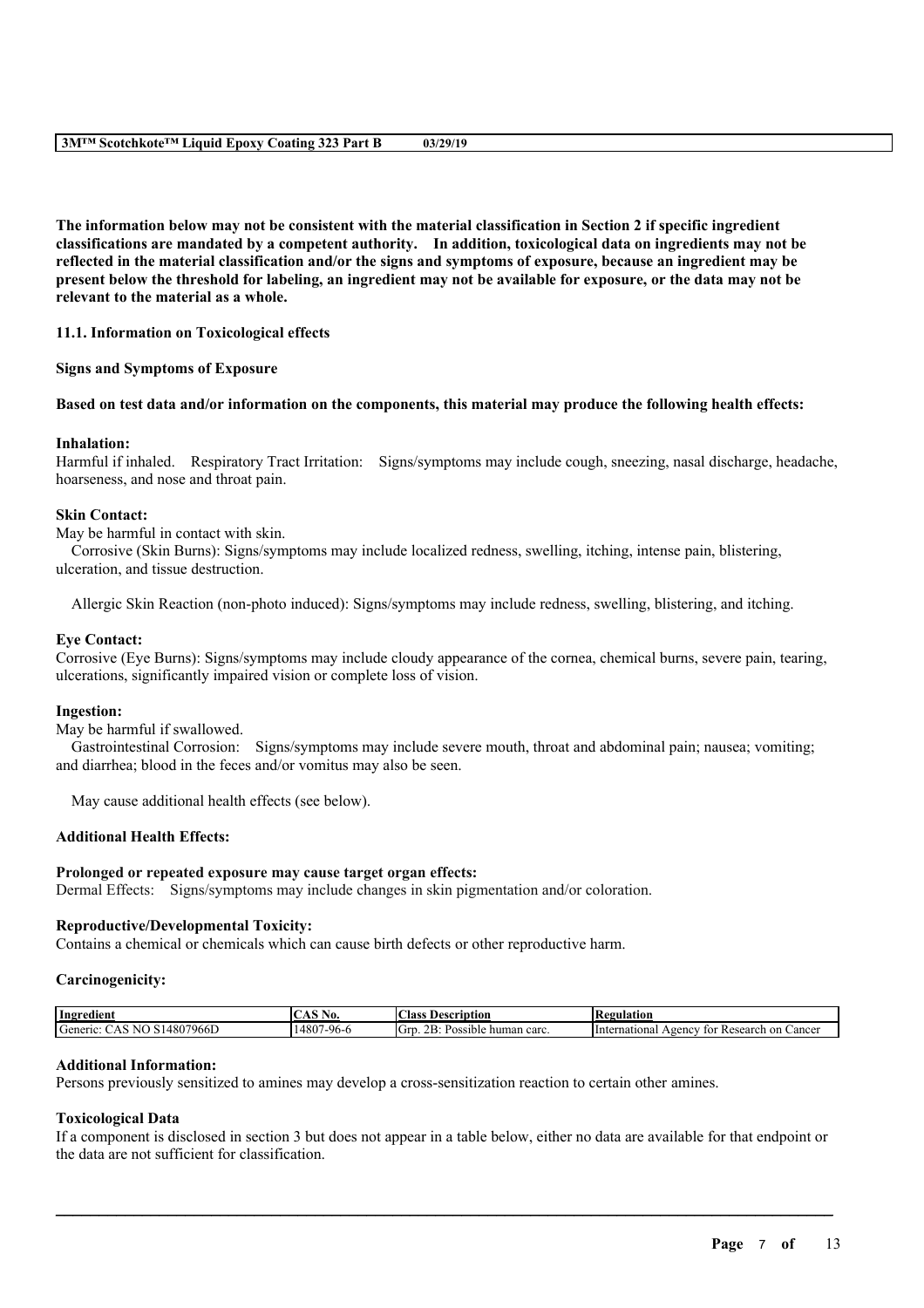## **Acute Toxicity**

| Name                              | Route       | <b>Species</b> | Value                                                |
|-----------------------------------|-------------|----------------|------------------------------------------------------|
| Overall product                   | Dermal      |                | No data available; calculated ATE2,000 - 5,000 mg/kg |
| Overall product                   | Inhalation- |                | No data available; calculated ATE1 - 5 mg/l          |
|                                   | Dust/Mist(4 |                |                                                      |
|                                   | hr)         |                |                                                      |
| Overall product                   | Ingestion   |                | No data available; calculated ATE2,000 - 5,000 mg/kg |
| P-TERT-BUTYLPHENOL                | Dermal      | Rabbit         | LD50 $2,318$ mg/kg                                   |
| P-TERT-BUTYLPHENOL                | Inhalation- | Rat            | $LC50 > 5.6$ mg/l                                    |
|                                   | Dust/Mist   |                |                                                      |
|                                   | (4 hours)   |                |                                                      |
| P-TERT-BUTYLPHENOL                | Ingestion   | Rat            | LD50 $4,000$ mg/kg                                   |
| <b>HYDROUS MAGNESIUM SILICATE</b> | Dermal      |                | LD50 estimated to be $> 5,000$ mg/kg                 |
| <b>HYDROUS MAGNESIUM SILICATE</b> | Ingestion   |                | LD50 estimated to be $> 5,000$ mg/kg                 |
| 4-NONYL PHENOL, branched          | Dermal      | Rabbit         | $LD50 > 2,000$ mg/kg                                 |
| 4-NONYL PHENOL, branched          | Ingestion   | Rat            | LD50 1,531 mg/kg                                     |
| M-XYLENE-.ALPHA.ALPHA.'-DIAMINE   | Dermal      | Rabbit         | $LD50 > 2,000$ mg/kg                                 |
| M-XYLENE-.ALPHA.ALPHA.'-DIAMINE   | Inhalation- | Rat            | $LC50$ 1.2 mg/l                                      |
|                                   | Dust/Mist   |                |                                                      |
|                                   | (4 hours)   |                |                                                      |
| M-XYLENE-.ALPHA.ALPHA.'-DIAMINE   | Ingestion   | Rat            | LD50<br>$980$ mg/kg                                  |
| TRIMETHYLHEXAMETHYLENEDIAMINE     | Ingestion   | Rat            | LD50<br>$910 \text{ mg/kg}$                          |
| <b>C.I. PIGMENT GREEN 7</b>       | Dermal      |                | LD50 estimated to be $> 5,000$ mg/kg                 |
| <b>C.I. PIGMENT GREEN 7</b>       | Ingestion   | Rat            | $LD50 > 5,000$ mg/kg                                 |

 $\overline{ATE}$  = acute toxicity estimate

### **Skin Corrosion/Irritation**

| Name                                   | <b>Species</b> | Value                     |
|----------------------------------------|----------------|---------------------------|
|                                        |                |                           |
| P-TERT-BUTYLPHENOL                     | Rabbit         | Irritant                  |
| <b>HYDROUS MAGNESIUM SILICATE</b>      | Rabbit         | No significant irritation |
| 4-NONYL PHENOL, branched               | Rabbit         | Corrosive                 |
| <b>M-XYLENE- ALPHA ALPHA '-DIAMINE</b> | Rat            | Corrosive                 |
| TRIMETHYLHEXAMETHYLENEDIAMINE          | <b>Not</b>     | Corrosive                 |
|                                        | available      |                           |
| <b>C.I. PIGMENT GREEN 7</b>            | Rabbit         | No significant irritation |

#### **Serious Eye Damage/Irritation**

| Name                                   | <b>Species</b> | Value                     |
|----------------------------------------|----------------|---------------------------|
|                                        |                |                           |
| P-TERT-BUTYLPHENOL                     | Rabbit         | Corrosive                 |
| <b>HYDROUS MAGNESIUM SILICATE</b>      | Rabbit         | No significant irritation |
| 4-NONYL PHENOL, branched               | Rabbit         | Corrosive                 |
| <b>M-XYLENE- ALPHA ALPHA '-DIAMINE</b> | Rabbit         | Corrosive                 |
| TRIMETHYLHEXAMETHYLENEDIAMINE          | Rabbit         | Corrosive                 |
| <b>C.I. PIGMENT GREEN 7</b>            | Rabbit         | No significant irritation |

#### **Skin Sensitization**

| Name                                 | <b>Species</b> | Value          |
|--------------------------------------|----------------|----------------|
| P-TERT-BUTYLPHENOL                   | Human          | Not classified |
|                                      | and            |                |
|                                      | animal         |                |
| 4-NONYL PHENOL, branched             | Guinea         | Not classified |
|                                      | pig            |                |
| M-XYLENE-.ALPHA.ALPHA.'-DIAMINE      | Guinea         | Sensitizing    |
|                                      | pig            |                |
| <b>TRIMETHYLHEXAMETHYLENEDIAMINE</b> | Guinea         | Sensitizing    |
|                                      | pig            |                |
| <b>C.I. PIGMENT GREEN 7</b>          | Guinea         | Not classified |
|                                      | pig            |                |

 $\mathcal{L}_\mathcal{L} = \mathcal{L}_\mathcal{L} = \mathcal{L}_\mathcal{L} = \mathcal{L}_\mathcal{L} = \mathcal{L}_\mathcal{L} = \mathcal{L}_\mathcal{L} = \mathcal{L}_\mathcal{L} = \mathcal{L}_\mathcal{L} = \mathcal{L}_\mathcal{L} = \mathcal{L}_\mathcal{L} = \mathcal{L}_\mathcal{L} = \mathcal{L}_\mathcal{L} = \mathcal{L}_\mathcal{L} = \mathcal{L}_\mathcal{L} = \mathcal{L}_\mathcal{L} = \mathcal{L}_\mathcal{L} = \mathcal{L}_\mathcal{L}$ 

## **Respiratory Sensitization**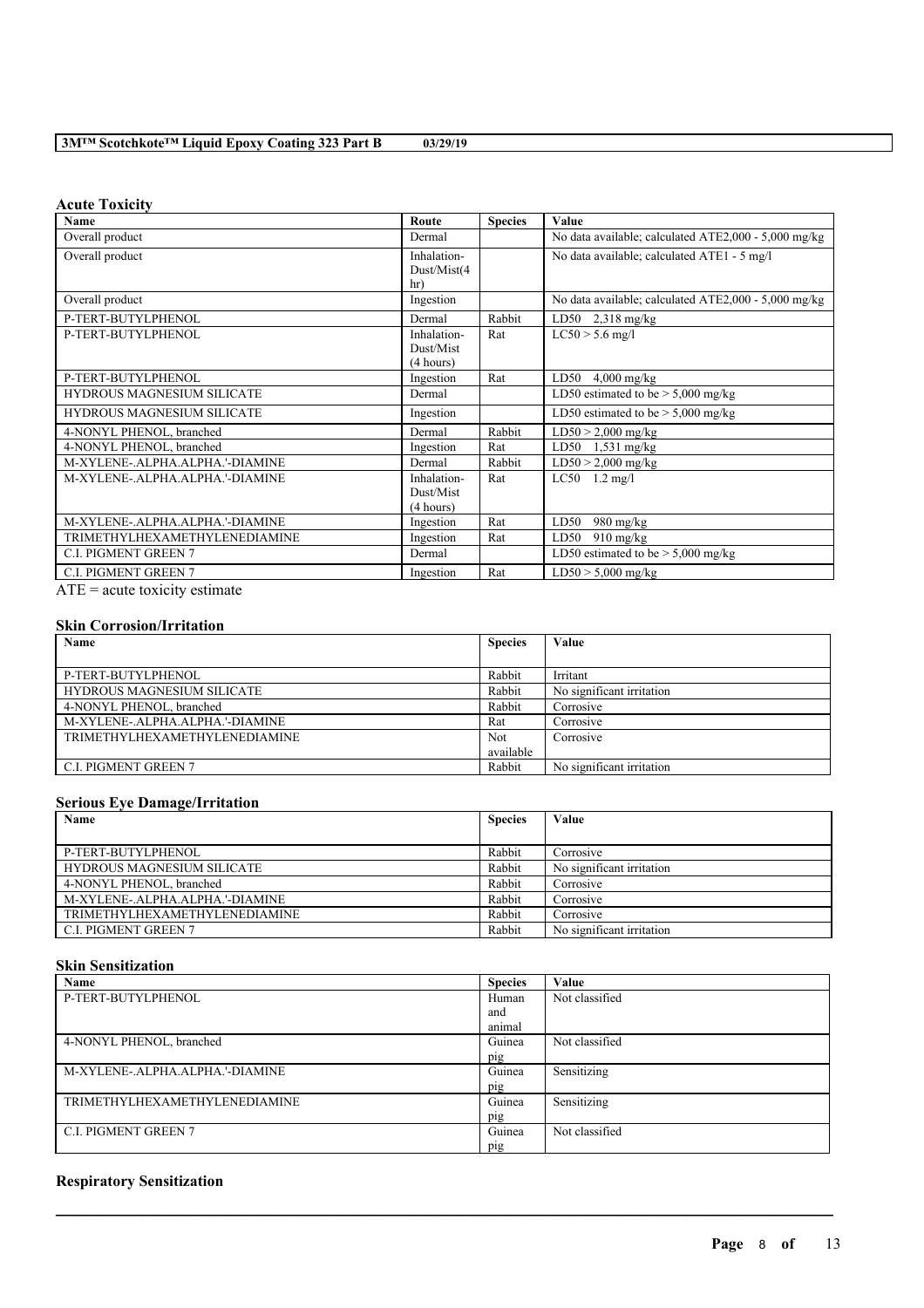| Name                       | $\sim$<br><b>Species</b> | Value          |
|----------------------------|--------------------------|----------------|
| HYDROUS MAGNESIUM SILICATE | $\mathbf{v}$<br>Human    | Not classified |

#### **Germ Cell Mutagenicity**

| Name                                 | Route    | Value                                          |
|--------------------------------------|----------|------------------------------------------------|
|                                      |          |                                                |
| P-TERT-BUTYLPHENOL                   | In Vitro | Not mutagenic                                  |
| <b>HYDROUS MAGNESIUM SILICATE</b>    | In Vitro | Not mutagenic                                  |
| <b>HYDROUS MAGNESIUM SILICATE</b>    | In vivo  | Not mutagenic                                  |
| 4-NONYL PHENOL, branched             | In Vitro | Not mutagenic                                  |
| 4-NONYL PHENOL, branched             | In vivo  | Not mutagenic                                  |
| M-XYLENE-.ALPHA.ALPHA.'-DIAMINE      | In Vitro | Not mutagenic                                  |
| M-XYLENE-.ALPHA.ALPHA.'-DIAMINE      | In vivo  | Not mutagenic                                  |
| <b>TRIMETHYLHEXAMETHYLENEDIAMINE</b> | In vivo  | Not mutagenic                                  |
| <b>C.I. PIGMENT GREEN 7</b>          | In Vitro | Some positive data exist, but the data are not |
|                                      |          | sufficient for classification                  |

## **Carcinogenicity**

| Name                       | Route      | <b>Species</b> | Value                                          |
|----------------------------|------------|----------------|------------------------------------------------|
| P-TERT-BUTYLPHENOL         | Ingestion  | Multiple       | Some positive data exist, but the data are not |
|                            |            | anımal         | sufficient for classification                  |
|                            |            | species        |                                                |
| HYDROUS MAGNESIUM SILICATE | Inhalation | Rat            | Some positive data exist, but the data are not |
|                            |            |                | sufficient for classification                  |

# **Reproductive Toxicity**

## **Reproductive and/or Developmental Effects**

| Name                                       | Route     | Value                                  | <b>Species</b>                 | <b>Test Result</b>            | <b>Exposure</b><br><b>Duration</b> |
|--------------------------------------------|-----------|----------------------------------------|--------------------------------|-------------------------------|------------------------------------|
| P-TERT-BUTYLPHENOL                         | Ingestion | Not classified for male reproduction   | Rat                            | <b>NOAEL 600</b><br>mg/kg/day | 2 generation                       |
| P-TERT-BUTYLPHENOL                         | Ingestion | Not classified for female reproduction | Rat                            | <b>NOAEL 600</b><br>mg/kg/day | 2 generation                       |
| P-TERT-BUTYLPHENOL                         | Ingestion | Not classified for development         | Rat                            | <b>NOAEL 70</b><br>mg/kg/day  | 2 generation                       |
| <b>HYDROUS MAGNESIUM SILICATE</b>          | Ingestion | Not classified for development         | Rat                            | <b>NOAEL 1,600</b><br>mg/kg   | during<br>organogenesi<br>s        |
| 4-NONYL PHENOL, branched                   | Ingestion | Not classified for male reproduction   | Rat                            | <b>NOAEL 400</b><br>mg/kg/day | 28 days                            |
| 4-NONYL PHENOL, branched                   | Ingestion | Toxic to female reproduction           | official<br>classifica<br>tion | <b>NOAEL Not</b><br>available |                                    |
| 4-NONYL PHENOL, branched                   | Ingestion | Toxic to development                   | official<br>classifica<br>tion | NOAEL Not<br>available        |                                    |
| M-XYLENE-.ALPHA.ALPHA.'-<br><b>DIAMINE</b> | Ingestion | Not classified for female reproduction | Rat                            | <b>NOAEL 450</b><br>mg/kg/day | 1 generation                       |
| M-XYLENE-.ALPHA.ALPHA.'-<br><b>DIAMINE</b> | Ingestion | Not classified for male reproduction   | Rat                            | <b>NOAEL 450</b><br>mg/kg     | 1 generation                       |
| M-XYLENE-.ALPHA.ALPHA.'-<br><b>DIAMINE</b> | Ingestion | Not classified for development         | Rat                            | <b>NOAEL 450</b><br>mg/kg/day | 1 generation                       |
| TRIMETHYLHEXAMETHYLENEDIAMI<br><b>NE</b>   | Ingestion | Not classified for male reproduction   | Rat                            | <b>NOAEL 120</b><br>mg/kg/day | 2 generation                       |
| TRIMETHYLHEXAMETHYLENEDIAMI<br><b>NE</b>   | Ingestion | Not classified for development         | Rat                            | <b>NOAEL 120</b><br>mg/kg/day | 2 generation                       |
| TRIMETHYLHEXAMETHYLENEDIAMI<br><b>NE</b>   | Ingestion | Not classified for female reproduction | Rat                            | NOAEL 10<br>mg/kg/day         | 2 generation                       |

 $\mathcal{L}_\mathcal{L} = \mathcal{L}_\mathcal{L} = \mathcal{L}_\mathcal{L} = \mathcal{L}_\mathcal{L} = \mathcal{L}_\mathcal{L} = \mathcal{L}_\mathcal{L} = \mathcal{L}_\mathcal{L} = \mathcal{L}_\mathcal{L} = \mathcal{L}_\mathcal{L} = \mathcal{L}_\mathcal{L} = \mathcal{L}_\mathcal{L} = \mathcal{L}_\mathcal{L} = \mathcal{L}_\mathcal{L} = \mathcal{L}_\mathcal{L} = \mathcal{L}_\mathcal{L} = \mathcal{L}_\mathcal{L} = \mathcal{L}_\mathcal{L}$ 

## **Lactation**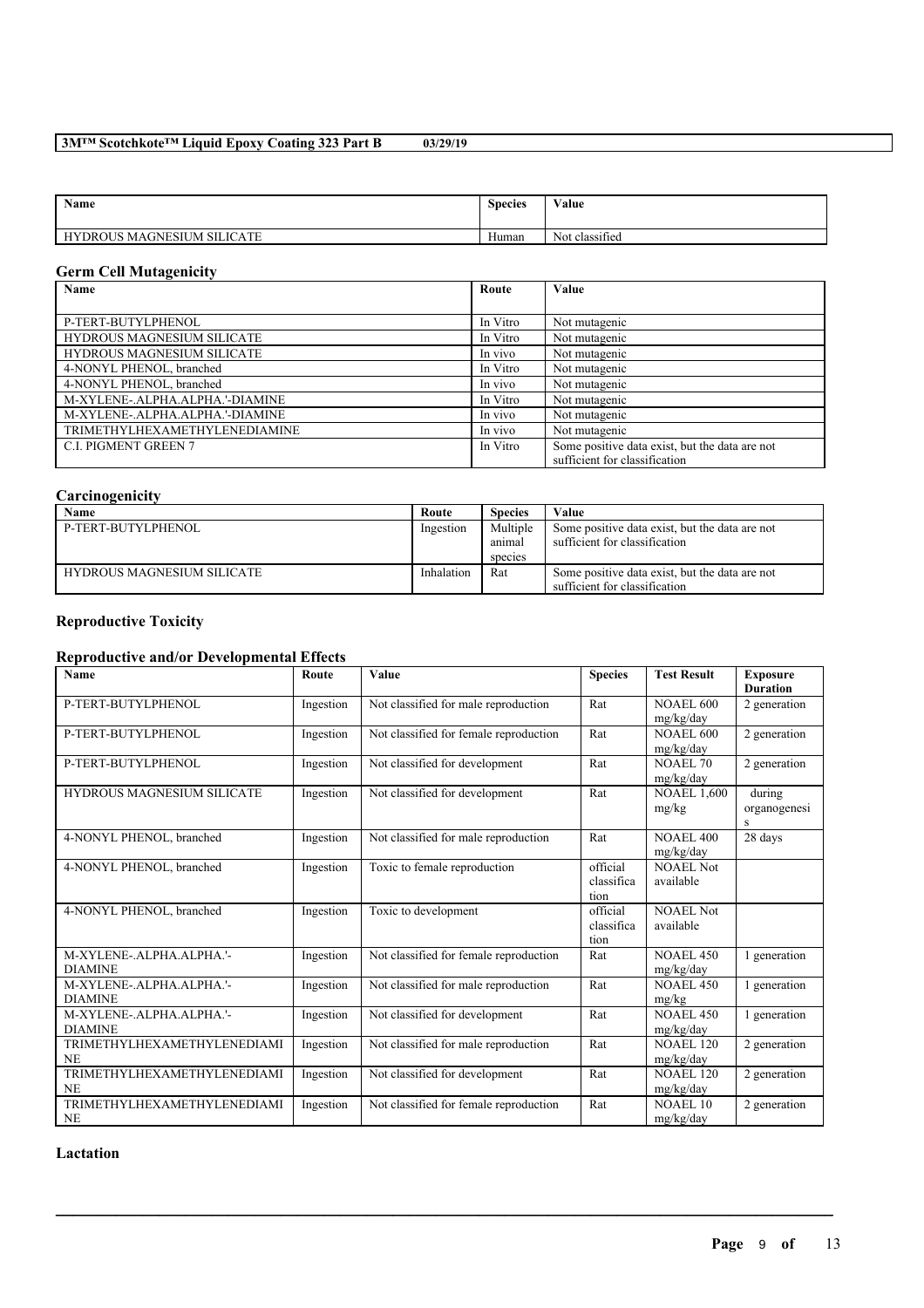| $\mathbf{X}$<br>Name                           | Route     | snecies | ⁄ alue                                                                             |
|------------------------------------------------|-----------|---------|------------------------------------------------------------------------------------|
| branched<br>NH<br><b>IN</b><br><b>NI</b><br>-- | Ingestion | Rat     | lactation<br>ettects<br>classified<br>on<br>tor<br>V1a<br>. or<br><b>NA</b><br>NO. |

### **Target Organ(s)**

## **Specific Target Organ Toxicity - single exposure**

| Name               | Route      | Target Organ(s)        | Value                             | <b>Species</b> | <b>Test Result</b> | Exposure        |
|--------------------|------------|------------------------|-----------------------------------|----------------|--------------------|-----------------|
|                    |            |                        |                                   |                |                    | <b>Duration</b> |
| P-TERT-BUTYLPHENOL | Inhalation | respiratory irritation | May cause respiratory irritation  | Rat            | LOAEL 5.6          | 4 hours         |
|                    |            |                        |                                   |                | mg/l               |                 |
| $M-$               | Inhalation | respiratory irritation | Some positive data exist, but the | Not            | <b>NOAEL Not</b>   |                 |
| XYLENE-.ALPHA.ALPH |            |                        | data are not sufficient for       | available      | avaliable          |                 |
| A.'-DIAMINE        |            |                        | classification                    |                |                    |                 |

## **Specific Target Organ Toxicity - repeated exposure**

| Name                                            | Route      | <b>Target Organ(s)</b>                                                                                                                             | Value                                                             | <b>Species</b> | <b>Test Result</b>            | <b>Exposure</b><br><b>Duration</b> |
|-------------------------------------------------|------------|----------------------------------------------------------------------------------------------------------------------------------------------------|-------------------------------------------------------------------|----------------|-------------------------------|------------------------------------|
| P-TERT-BUTYLPHENOL                              | Ingestion  | endocrine system  <br>liver   kidney and/or<br>bladder                                                                                             | Not classified                                                    | Rat            | <b>NOAEL 600</b><br>mg/kg/day | 2 generation                       |
| P-TERT-BUTYLPHENOL                              | Ingestion  | blood                                                                                                                                              | Not classified                                                    | Rat            | <b>NOAEL 200</b><br>mg/kg     | 6 weeks                            |
| <b>HYDROUS</b><br><b>MAGNESIUM SILICATE</b>     | Inhalation | pneumoconiosis                                                                                                                                     | Causes damage to organs through<br>prolonged or repeated exposure | Human          | <b>NOAEL Not</b><br>available | occupational<br>exposure           |
| <b>HYDROUS</b><br><b>MAGNESIUM SILICATE</b>     | Inhalation | pulmonary fibrosis  <br>respiratory system                                                                                                         | Not classified                                                    | Rat            | NOAEL 18<br>mg/m3             | 113 weeks                          |
| 4-NONYL PHENOL,<br>branched                     | Ingestion  | endocrine system  <br>hematopoietic<br>system   liver                                                                                              | Not classified                                                    | Rat            | <b>NOAEL 400</b><br>mg/kg/day | 28 days                            |
| 4-NONYL PHENOL,<br>branched                     | Ingestion  | kidney and/or<br>bladder   heart  <br>bone, teeth, nails,<br>and/or hair<br>immune system  <br>muscles   nervous<br>system   respiratory<br>system | Not classified                                                    | Rat            | <b>NOAEL 150</b><br>mg/kg/day | 90 days                            |
| $M -$<br>XYLENE- ALPHA ALPH<br>A.'-DIAMINE      | Ingestion  | endocrine system  <br>blood   bone<br>marrow                                                                                                       | Not classified                                                    | Rat            | <b>NOAEL 600</b><br>mg/kg/day | 28 days                            |
| <b>TRIMETHYLHEXAMET</b><br><b>HYLENEDIAMINE</b> | Ingestion  | hematopoietic<br>system   liver                                                                                                                    | Not classified                                                    | Rat            | <b>NOAEL 180</b><br>mg/kg/day | 13 weeks                           |

#### **Aspiration Hazard**

For the component/components, either no data are currently available or the data are not sufficient for classification.

#### Please contact the address or phone number listed on the first page of the SDS for additional toxicological information **on this material and/or its components.**

# **SECTION 12: Ecological information**

#### **Ecotoxicological information**

Please contact the address or phone number listed on the first page of the SDS for additional ecotoxicological information on this material and/or its components.

## **Chemical fate information**

Please contact the address or phone number listed on the first page of the SDS for additional chemical fate information on this material and/or its components.

 $\mathcal{L}_\mathcal{L} = \mathcal{L}_\mathcal{L} = \mathcal{L}_\mathcal{L} = \mathcal{L}_\mathcal{L} = \mathcal{L}_\mathcal{L} = \mathcal{L}_\mathcal{L} = \mathcal{L}_\mathcal{L} = \mathcal{L}_\mathcal{L} = \mathcal{L}_\mathcal{L} = \mathcal{L}_\mathcal{L} = \mathcal{L}_\mathcal{L} = \mathcal{L}_\mathcal{L} = \mathcal{L}_\mathcal{L} = \mathcal{L}_\mathcal{L} = \mathcal{L}_\mathcal{L} = \mathcal{L}_\mathcal{L} = \mathcal{L}_\mathcal{L}$ 

# **SECTION 13: Disposal considerations**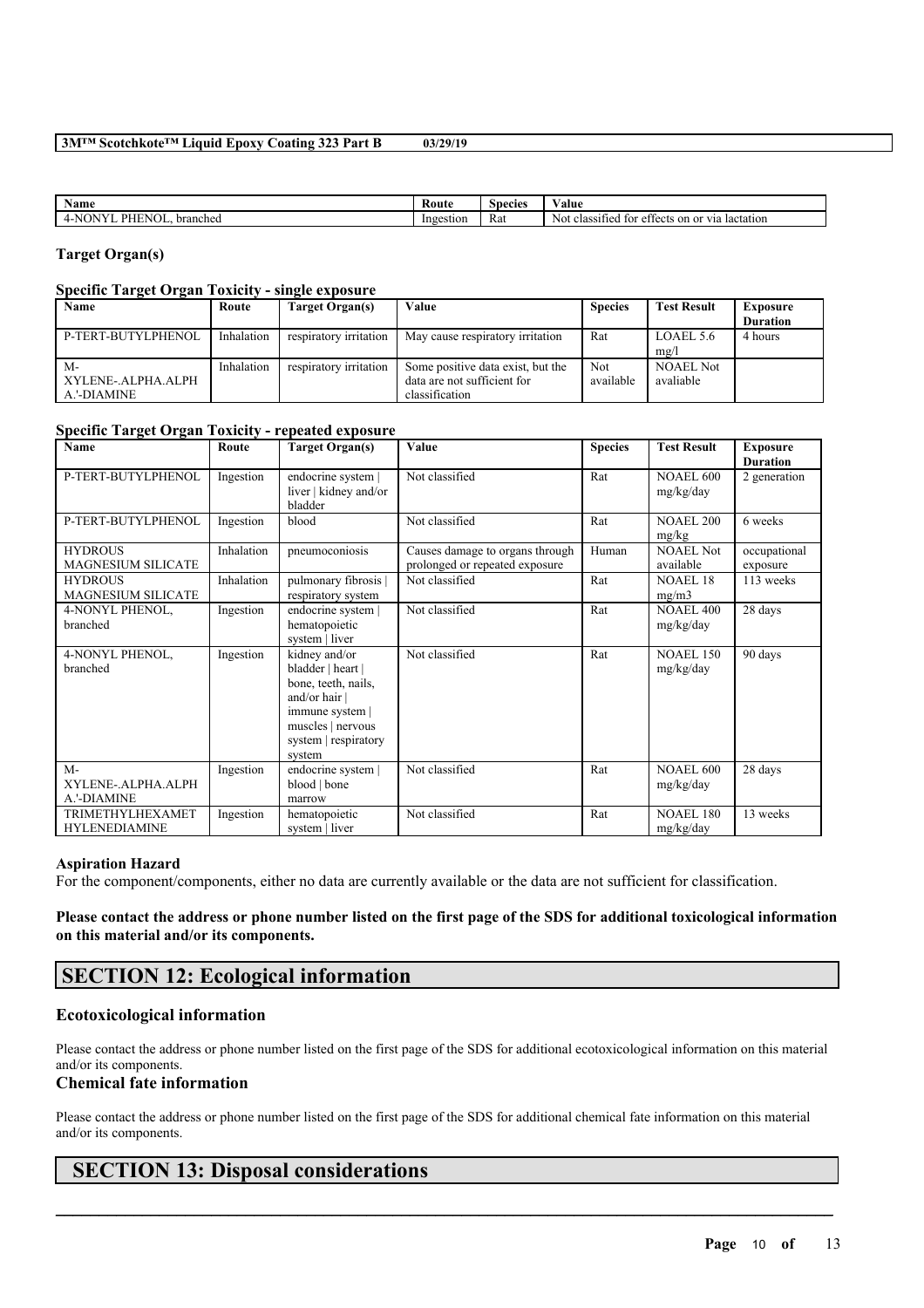#### **13.1. Disposal methods**

Dispose of contents/ container in accordance with the local/regional/national/international regulations.

Dispose of completely cured (or polymerized) material in a permitted industrial waste facility. As a disposal alternative, incinerate uncured product in a permitted waste incineration facility. Proper destruction may require the use of additional fuel during incineration processes. If no other disposal options are available, waste product that has been completely cured or polymerized may be placed in a landfill properly designed for industrial waste. Empty drums/barrels/containers used for transporting and handling hazardous chemicals (chemical substances/mixtures/preparations classified as Hazardous as per applicable regulations) shall be considered, stored, treated  $\&$  disposed of as hazardous wastes unless otherwise defined by applicable waste regulations. Consult with the respective regulating authorities to determine the available treatment and disposal facilities.

#### **EPA Hazardous Waste Number (RCRA):** D032 (Hexachlorobenzene)

# **SECTION 14: Transport Information**

For Transport Information, please visit http://3M.com/Transportinfo or call 1-800-364-3577 or 651-737-6501.

# **SECTION 15: Regulatory information**

## **15.1. US Federal Regulations**

Contact 3M for more information.

### **EPCRA 311/312 Hazard Classifications:**

**Physical Hazards** Not applicable

| -                                                                                                                                  |  |
|------------------------------------------------------------------------------------------------------------------------------------|--|
|                                                                                                                                    |  |
| <b>Health Hazards</b>                                                                                                              |  |
| Acute toxicity                                                                                                                     |  |
| Hazard Not Otherwise Classified (HNOC)                                                                                             |  |
|                                                                                                                                    |  |
|                                                                                                                                    |  |
|                                                                                                                                    |  |
|                                                                                                                                    |  |
| Specific target organ toxicity (single or repeated exposure)                                                                       |  |
| Reproductive toxicity<br>Respiratory or Skin Sensitization<br>Serious eye damage or eye irritation<br>Skin Corrosion or Irritation |  |

Section 313 Toxic Chemicals subject to the reporting requirements of that section and 40 CFR part 372 (EPCRA):

| Ingredient                                  | <b>C.A.S. No</b> | $%$ by Wt           |
|---------------------------------------------|------------------|---------------------|
| 4-NONYL PHENOL, branched                    | 84852-15-3       | Trade Secret 5 - 15 |
| 4-NONYL PHENOL, branched (NONYLPHENOL       | 84852-15-3       | $5 - 15$            |
| AND ITS ETHOXYLATES (NPE))                  |                  |                     |
| 4-NONYL PHENOL, branched (Phenol, 4-nonyl-, | 84852-15-3       | $5 - 15$            |
| branched)                                   |                  |                     |
| 4-NONYL PHENOL, branched (Phenol, nonyl-)   | 84852-15-3       | $5 - 15$            |
| 4-NONYL PHENOL, branched (p-Isononylphenol) | 84852-15-3       | $5 - 15$            |

#### **This material contains a chemical which requires export notification under TSCA Section 12[b]:**

| Ingredient (Category if applicable) | <b>C.A.S. No</b> | Regulation | Status |
|-------------------------------------|------------------|------------|--------|
|-------------------------------------|------------------|------------|--------|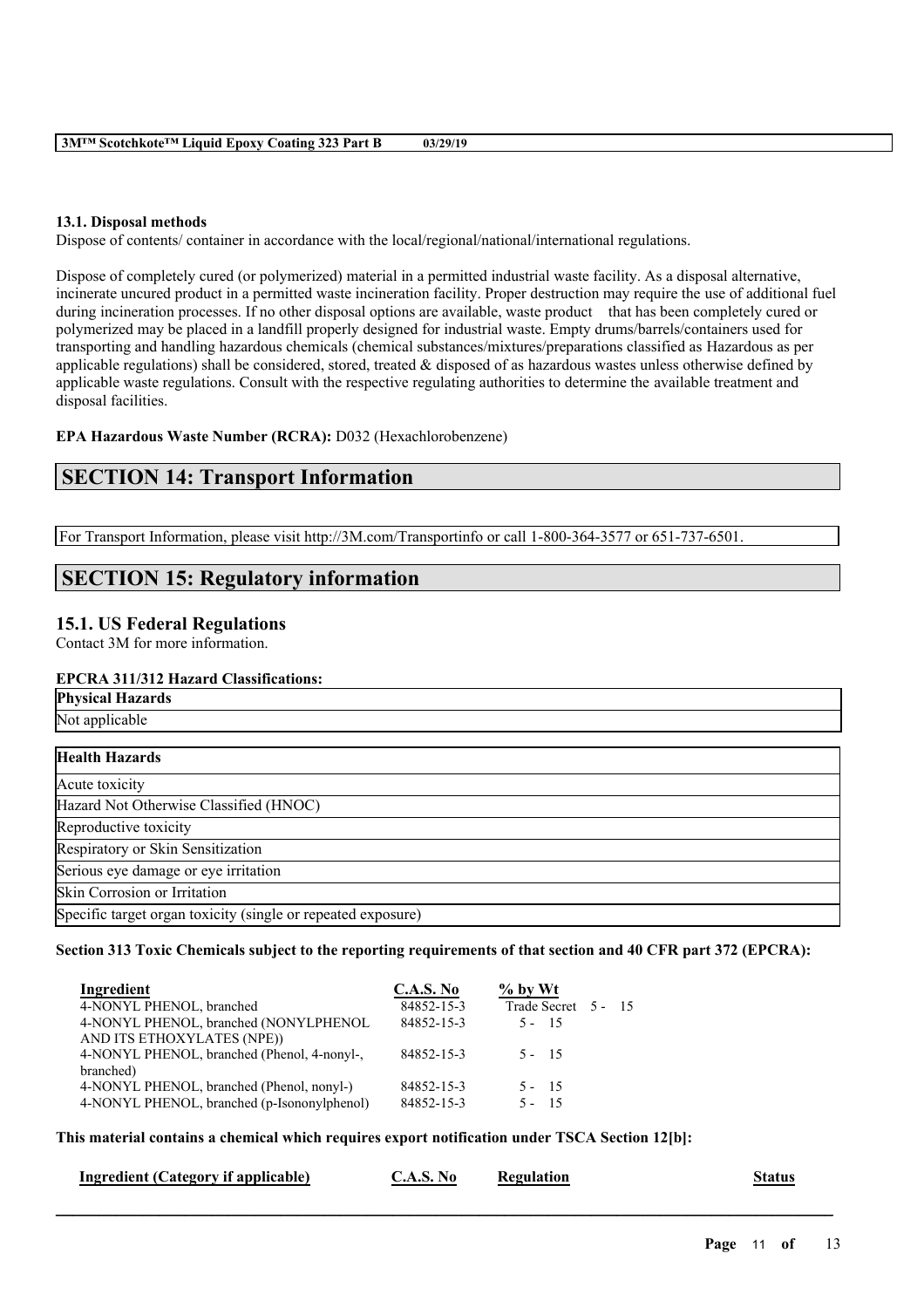| 3M™ Scotchkote™ Liquid Epoxy Coating 323 Part B<br>03/29/19 |
|-------------------------------------------------------------|
|-------------------------------------------------------------|

| 4-NONYL PHENOL, branched (Phenol, 4-nonyl-, | 84852-15-3 | Toxic Substances Control Act (TSCA) 5  | Proposed |
|---------------------------------------------|------------|----------------------------------------|----------|
| branched)                                   |            | <b>SNUR</b> or Consent Order Chemicals |          |
| 4-NONYL PHENOL, branched (Phenol, nonyl-)   | 84852-15-3 | Toxic Substances Control Act (TSCA) 5  | Proposed |
|                                             |            | <b>SNUR</b> or Consent Order Chemicals |          |
| 4-NONYL PHENOL, branched                    | 84852-15-3 | Toxic Substances Control Act (TSCA) 5  | Proposed |
|                                             |            | <b>SNUR</b> or Consent Order Chemicals |          |

**This material contains a chemical subject to a proposed EPA Significant New Use Rule (TSCA Section 5)**

| Ingredient (Category if applicable) | C.A.S. No  | Reference   |
|-------------------------------------|------------|-------------|
| 4-NONYL PHENOL, branched            | 84852-15-3 | 79 FR 59186 |

## **15.2. State Regulations**

Contact 3M for more information.

## **15.3. Chemical Inventories**

The components of this material are in compliance with the China "Measures on Environmental Management of New Chemical Substance". Certain restrictions may apply. Contact the selling division for additional information.

The components of this product are in compliance with the chemical notification requirements of TSCA. All required components of this product are listed on the active portion of the TSCA Inventory.

Contact 3M for more information.

## **15.4. International Regulations**

Contact 3M for more information.

#### **This SDS has been prepared to meet the U.S. OSHA Hazard Communication Standard, 29 CFR 1910.1200.**

# **SECTION 16: Other information**

#### **NFPA Hazard Classification**

**Health:** 3 **Flammability:** 1 **Instability:** 0 **Special Hazards:** None **Corrosive:** Yes

National Fire Protection Association (NFPA) hazard ratings are designed for use by emergency response personnel to address the hazards that are presented by short-term, acute exposure to a material under conditions of fire, spill, or similar emergencies. Hazard ratings are primarily based on the inherent physical and toxic properties of the material but also include the toxic properties of combustion or decomposition products that are known to be generated in significant quantities.

#### **HMIS Hazard Classification Health:** \*3 **Flammability:** 1 **Physical Hazard:** 0 **Personal Protection:** X - See PPE section.

Hazardous Material Identification System (HMIS® IV) hazard ratings are designed to inform employees of chemical hazards in the workplace. These ratings are based on the inherent properties of the material under expected conditions of normal use and are not intended for use in emergency situations. HMIS® IV ratings are to be used with a fully implemented HMIS® IV program. HMIS® is a registered mark of the American Coatings Association (ACA).

| <b>Document Group:</b> | 16-0702-7 | <b>Version Number:</b>  | 22.00    |
|------------------------|-----------|-------------------------|----------|
| <b>Issue Date:</b>     | 03/29/19  | <b>Supercedes Date:</b> | 01/07/19 |

DISCLAIMER: The information in this Safety Data Sheet (SDS) is believed to be correct as of the date issued.3MMAKES NO WARRANTIES, EXPRESSED OR IMPLIED, INCLUDING, BUT NOT LIMITED TO, ANY IMPLIED WARRANTY OF MERCHANTABILITY OR FITNESS FOR A PARTICULAR PURPOSE OR COURSE OF PERFORMANCE OR